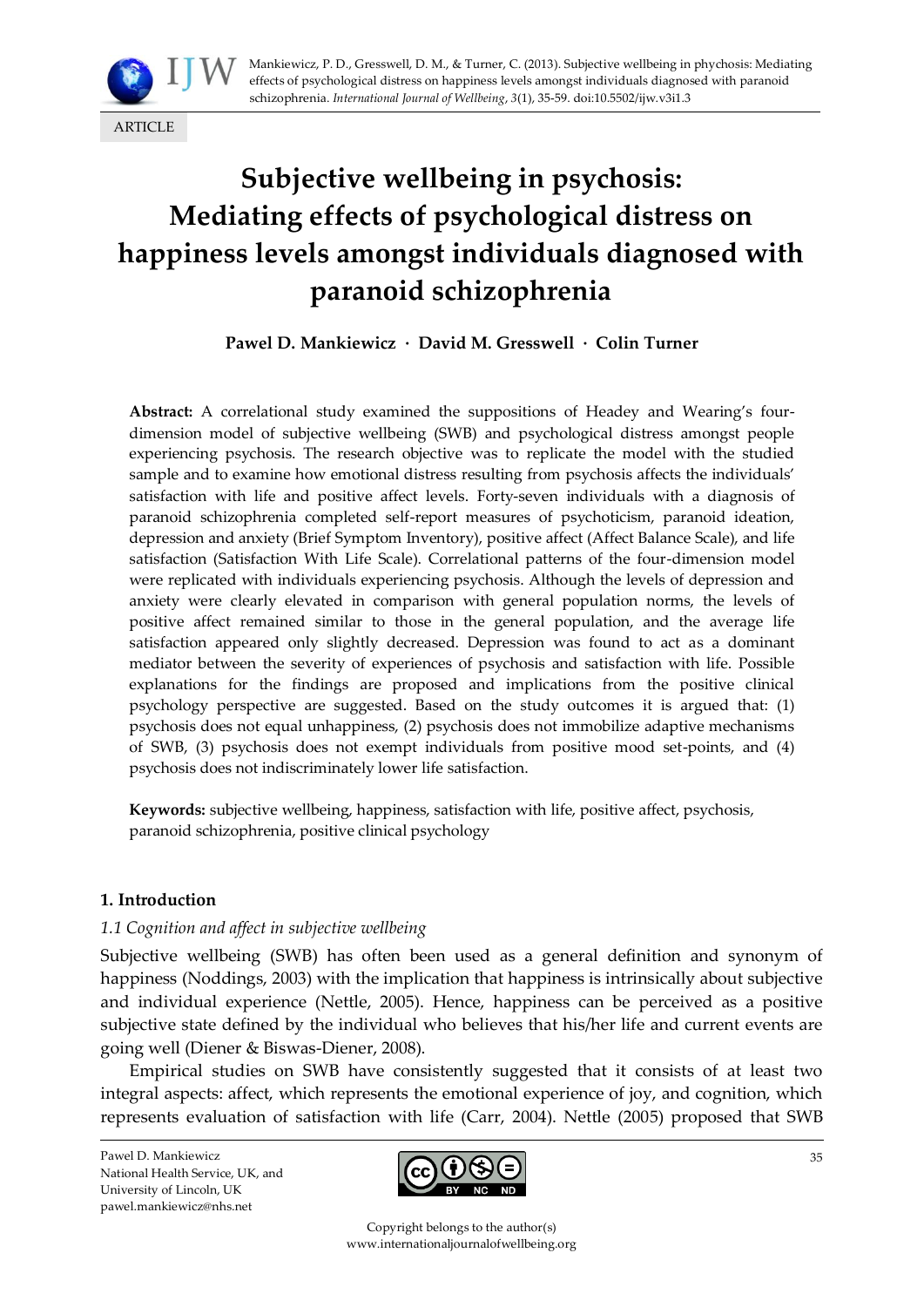

might be understood on three mutually interacting levels: level 1 consists of momentary feelings, such as joy and pleasure, level 2 involves judgements about feelings and life (individual life satisfaction), and level 3 consists of general subjective quality of life and flourishing. Joy is the most immediate and direct sense of happiness and is brought on by a desired state being attained; little cognition is involved in this state beyond the recognition that the desired event has occurred (Nettle, 2005).

SWB, however, is not identical to short-term sensory pleasure, to which individuals quickly habituate (Peterson & Park, 2009). Hence, when people say they are happy, it does not mean that they are literally joyful all the time (Nettle, 2005). The process of overall self-appraisal of life is involved, and the degree to which individuals judge the perceived quality of their lives favourably results in different levels of life satisfaction (Veenhoven, 1991). This process may occur implicitly or explicitly (Andrews & Withey, 1974). Diener and Lucas (2000) explained that life satisfaction is the function of a person's evaluation of how they are doing in their lives generally, especially in the domains that are important to them. Each individual evaluates his/her life differently depending on their expectations, hierarchy of values, and previous experiences. It therefore follows that research on SWB needs to incorporate idiosyncratic assessments of individuals' thoughts and feelings about their lives (Diener & Lucas, 2000), and that in measures of life satisfaction the exact standards for happiness should be left up to the individual. Despite this idiosyncratic approach, self-reports of happiness appear highly reliable and agree significantly with observers' ratings, diary methods and behavioural measures (Peterson & Park, 2009).

However, judgements of life satisfaction are not merely a function of how individuals appraise their lives, but also of how they feel at the time of judgemental processes (Veenhoven, 1991). Schwarz and Strack (1991) argued that since moods increase the accessibility of moodcongruent information in memory, then if positive affect dominates at the time of the judgement, the selective retrieval of positive cognitions would result in an upbeat evaluation of one's life satisfaction. It follows that satisfaction with life appears partially dependent on an individual's emotional state (Lewinsohn, Redner, & Seeley, 1991).

In general, positive psychology researchers (e.g. Diener & Lucas, 2000; Argyle, 2001) seem to support the assumption that positive emotions are not merely the polar opposites of negative ones but that these two dimensions are at least partially independent and coexist with each other. Also, neurophysiological evidence indicating that the brain centres registering positive affect and negative affect are separate appears to support this assumption (Kahneman, 1999). It has been demonstrated that in frontal zones a differential lateralisation for positive and negative emotions exists, with relative left-hemispheric activation for positive emotions and relative right-hemispheric activation for negative emotions (Ahern & Schwartz, 1985; Alves, Fukusima, & Aznar-Casanova, 2008; Natale, Gur, & Gur, 1983). These structures, however, have been shown to work together to process and generate emotional information and emotional behaviour (Huppert, 2005). Furthermore, Posner, Russell and Peterson (2005) demonstrated that although the existence of relative lateralisation for positive and negative emotions has been supported by empirical research, a strictly dimensional neuroanatomical continuum does not exist, as all affective states arise from coexisting and overlapping neurophysiological systems.

## *1.2 Four-dimension model of SWB and psychological distress*

Headey and Wearing (1991) provided evidence that some psychological distress can occur alongside moderately high general levels of happiness. Therefore, in their model SWB was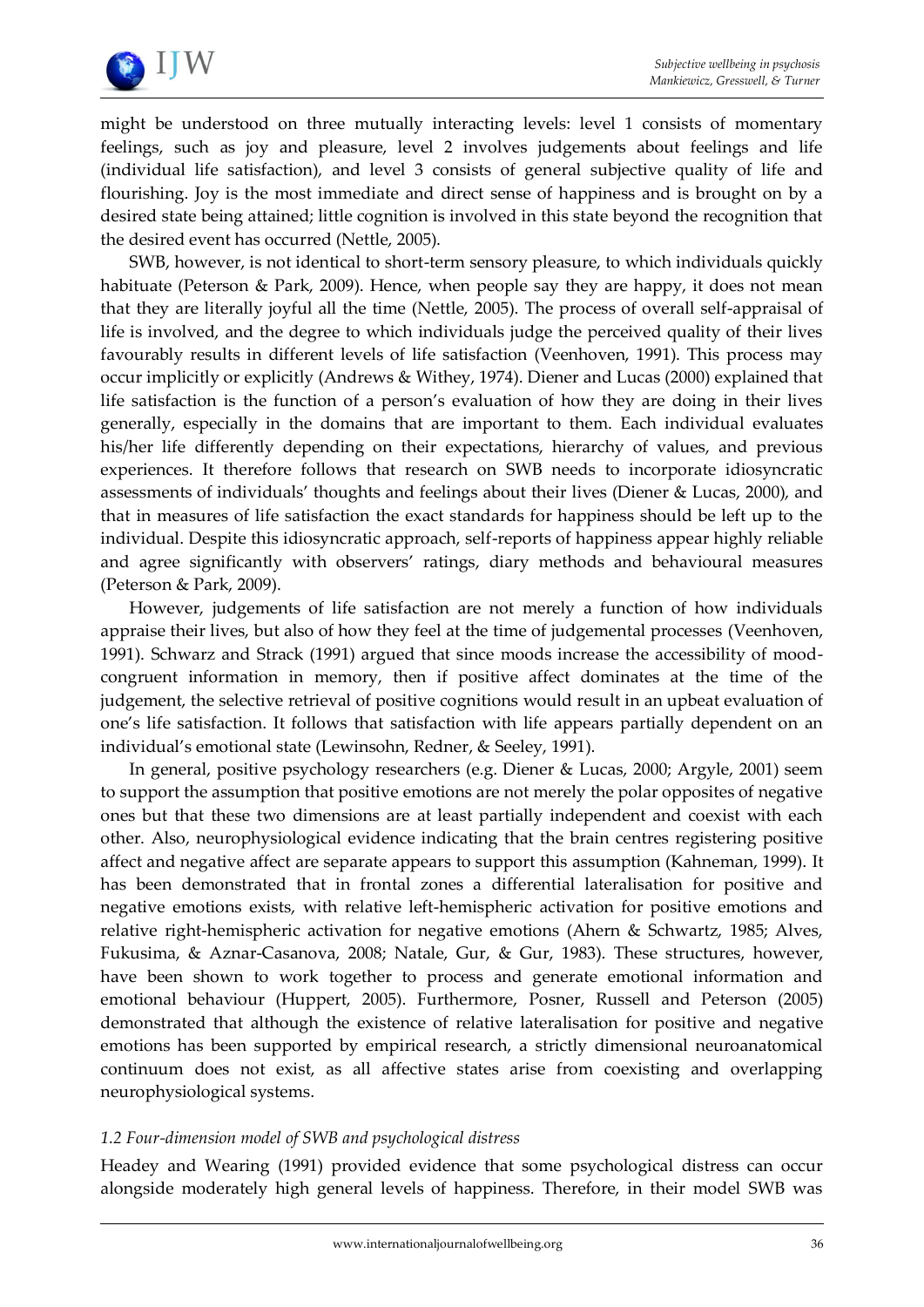

assumed to consist of at least three dimensions: positive affect, life satisfaction and negative affect. In a subsequent publication, Headey and Wearing (1992) argued that negative affect should be subdivided further, as the authors demonstrated that depression and anxiety, the two main forms of psychological distress, were at least partly independent and both influenced SWB levels. The authors reported that measures of depression and anxiety were only moderately correlated, and that while individuals could be satisfied with their lives and anxious, it was rare to find people who were satisfied and depressed. Both depression and anxiety were shown to be significant indicators of SWB through their inverse effect on a sense of satisfaction, and on frequency of positive affect.

Given their findings, Headey and Wearing (1992) proposed a four-dimension model of SWB and psychological distress. The four reciprocally interacting factors were: life satisfaction, positive affect, depression, and anxiety. Based on data collected from their Australian general population study, the authors established observed correlations between the four dimensions, as presented in Figure 1.



## **Figure 1. Observed correlations between four dimensions of SWB and psychological distress**

*Note:* Reproduced with permission from 'Understanding Happiness' by B. Headey and A. Wearing (1992), p. 33.

## *1.3 Neglect of SWB in traditional clinical psychology*

Seligman and Csikszentmihalyi (2000) argued that an exclusive focus on pathology has for a long time dominated the psychological discipline and has resulted in a negativistic model of human beings that lacks the positive features that make life worth living, and in a distorted view of normal human experience. The neglect of SWB within the field of clinical psychology might be explained by the field's long-established focus on people with severe psychological difficulties, which in practice often means tackling problems and reducing distress rather than promoting happiness (Conway & MacLeod, 2002).

Thus, given that the historic endorsement of the disease paradigm of human functioning has led to a neglect of human strengths and virtues in clinical psychology, it appears important for clinicians working with individuals with complex, severe and enduring psychological difficulties, such as psychosis, to understand how happiness models apply to their clients in order to inform possible means to maximise their SWB.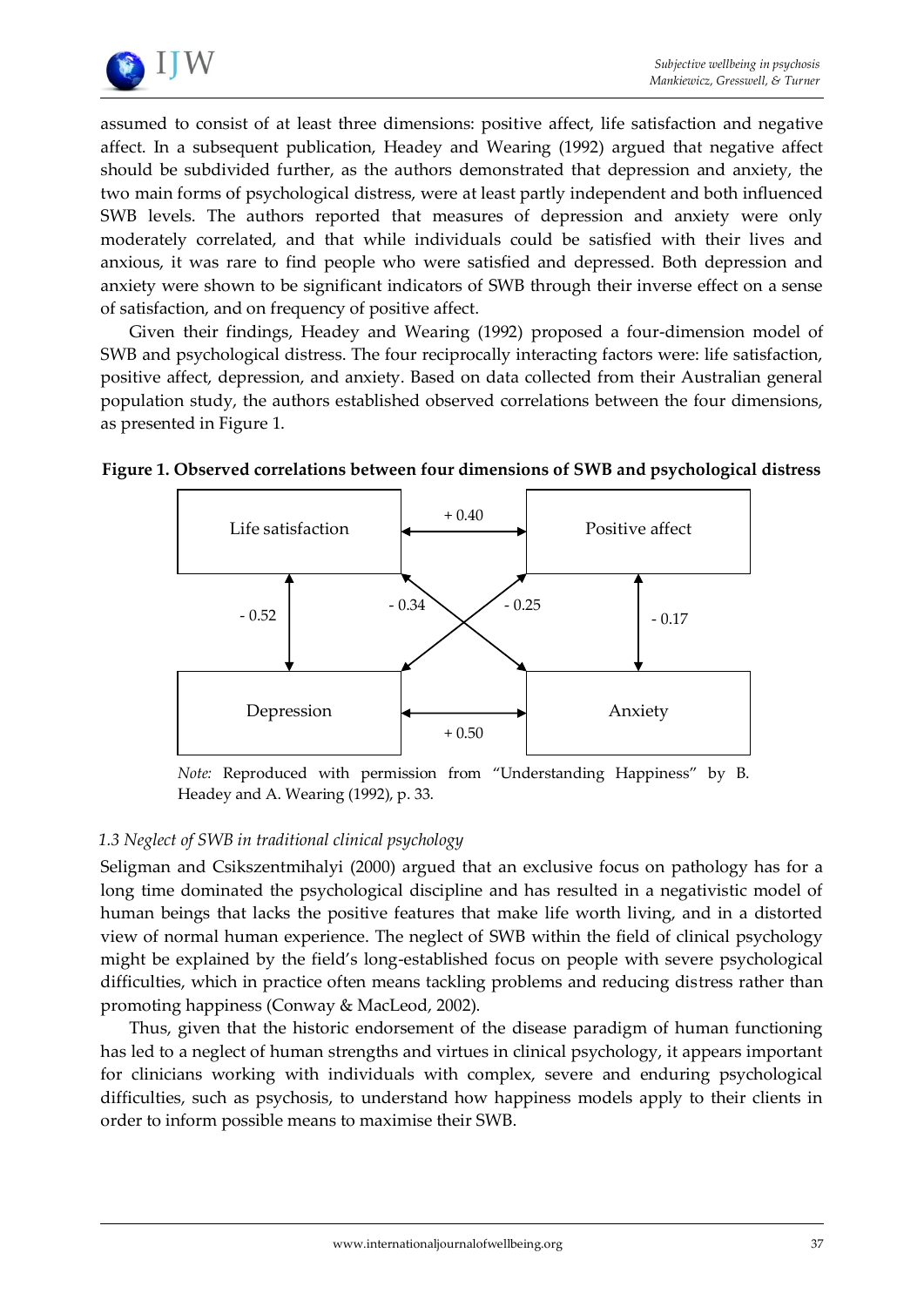

# *1.4 Diagnostic descriptions of psychosis*

Although the medical construct of schizophrenia has been methodologically questioned for decades (e.g. Bentall, 1990; Boyle, 1993), psychosis continues to be typically described using a symptomatological approach. The characteristic symptoms of psychosis have been divided into two major clusters: positive and negative symptoms. Positive symptoms include hallucinations, delusions, thought disorder and cognitive processing abnormalities (Sass & Parnas, 2003). Negative symptoms refer to deficits in functioning and may include restricted emotional expression, impoverished speech, inattention, lack of motivation, apathy, poor concentration, social withdrawal, lowered activity levels, and avolition (Johns, Sellwood, McGovern, & Haddock, 2002).

Diagnostic guidelines of the ICD-10 Classification of Mental and Behavioural Disorders (World Health Organisation, 1992) necessitate the presence of a minimum of one very clear positive symptom (such as delusions of control or hallucinatory voices) for most of the time during a period of one month or more, as the prime requirement for a diagnosis of schizophrenia. Additionally, paranoid delusions of persecution and/or prominent threatening or commanding hallucinations must be present in order to satisfy diagnostic criteria for paranoid schizophrenia.

## *1.5 Emotional distress in psychosis*

Psychological distress has been acknowledged in most aetiological models of psychosis (Corcoran et al., 2003) and severe symptoms of depression and anxiety were found to be prevalent amongst people with diagnoses of schizophrenia (Marneros & Akiskal, 2007; Scheller-Gilkey, Thomas, Woolwine, & Miller, 2002). The prevalence of diagnostic comorbidity was found to be as high as 57.3%, of which approximately 62% of people were found to have some form of anxiety disorder (Good, 2002). Siris (1991) reviewed 29 studies investigating the incidence and prevalence of secondary depression in psychosis, and concluded that its occurrence amongst individuals diagnosed with schizophrenia ranged to as many as 70% of studied cases. In addition, his review highlighted that the personal wellbeing of persons with psychosis and depression was lower, they tended to experience more auditory hallucinations and suicidal ideations, they had lower self-esteem, and were more self-critical and hopeless.

Evidence suggests that experiencing positive symptoms of psychosis, especially auditory hallucinations, as dominating, insulting and commanding correlates with higher levels of psychological distress (Vaughan & Fowler, 2004). Norman and Malla (1991) reported that high levels of depression and anxiety were associated with hallucinations and delusions but not with negative symptoms. Also, studies reviewed by Bentall (2003) suggested that positive symptoms of psychosis, such as paranoid ideations, were accompanied by emotional distress, such as dysphoria and anxiety.

Cognitive models of psychosis suggest that depression and anxiety do not arise directly from positive symptoms of psychosis but rather from an individual's interpretation of those symptoms and personal meanings attached to those experiences (Fowler, Garety, & Kuipers, 1995). Hence, following the cognitive framework, the appraisal of unusual experiences appears to play the critical role in determining whether or not an individual arrives at a delusional interpretation of a hallucinatory experience (Steel, 2008). The cognitive content of emotions is hypothesised to be expressed in a symptom of psychosis, such as a delusional belief, which in turn directly contributes to the exacerbation of distress (Freeman, Garety, Kuipers, Fowler, & Bebbington, 2002). Subsequently, anxiety will arise from the threat belief, while depression will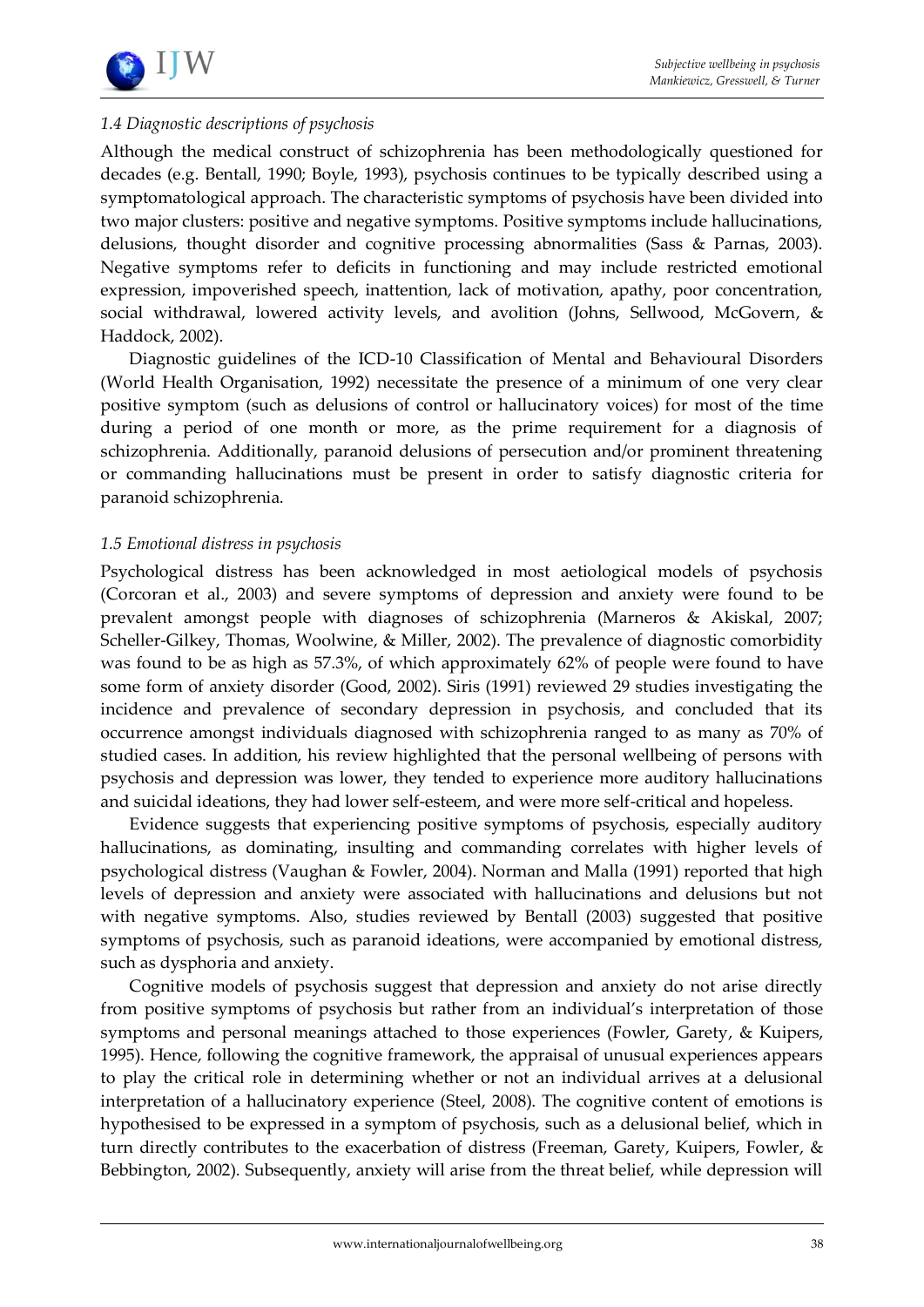

be associated with beliefs about the power of the persecutors, personal failure and deserved punishment (Freeman et al., 2002).

Overall, the picture of emotional experiences in psychosis as so far portrayed in the clinical and research literature appears to be largely negative and pessimistic. This bias might contribute to a discouraging supposition that the levels of positive affect and life satisfaction amongst individuals with experiences of psychosis might be considerably lower in comparison to the general population. However, as argued by Linley, Joseph, Harrington and Wood (2006), positive psychologists need to redress what is perceived as an imbalance in the focus of clinical research in applied psychology.

## *1.6 Positive psychology and psychosis – a non-existent relationship?*

Psychological deficits and disability have traditionally been the focus of clinical psychology, which has rarely focused on individuals' resilience and resourcefulness. Even though examples of studies describing successfully implemented interventions and their positive impact on wellbeing of people with psychosis have been available in clinical literature (e.g. Bryson, Lysaker & Bell, 2002), Braehler and Harper (2008) still reported that quality of life of those diagnosed with schizophrenia remained low.

Although Romme (1993) argued that intervention and rehabilitation for people with psychosis should focus on enhancing all fundamental qualities of their lives, the empirical studies of SWB in psychosis appear underrepresented in comparison with psychopathologically oriented clinical research. Therefore, a need for a more positive approach to psychotic experiences was identified by Chadwick (1997), who argued that people diagnosed with schizophrenia have strengths as well as deficits, and that psychology has to focus on these capacities to increase dignity and life quality of people with psychosis. James (2001) suggested that overcoming a sense of powerlessness might be one of the factors contributing to the increase in SWB of people with psychosis. More recent and positive approaches to the education of mental health practitioners advocated for delivering a thorough training in combating discrimination towards individuals with psychosis, focusing on their human qualities and encouraging their hope (Houghton, Shaw, Hayward & West, 2006).

The applied positive psychology movement has aimed to generate an empirical knowledge base focusing on human strengths which would complement the deficit-based traditional stance. Hence, from the perspective of positive clinical psychology, as proposed by Joseph and Linley (2006), the role of mental health practitioners is not only to alleviate distress and treat symptoms, but also to promote health, build strengths and facilitate SWB. Thus, it can be argued that as a part of the change advocated by positive clinical psychology, we need to establish whether individuals with severe psychological difficulties, such as psychosis, can experience happiness in the way that people from the general population do. Bergsma and Veenhoven (2011) have recently instigated an empirical investigation of happiness levels amongst individuals with various psychiatric diagnoses and argued that mental disorder was not the same as unhappiness. Unfortunately, their study did not incorporate participants with diagnosis of schizophrenia. To address the identified gap in the existing knowledge, the present study aimed to examine the applicability of the four-dimension model of SWB and psychological distress to people experiencing psychosis.

# *1.7 The present study*

A correlational study was conducted to examine the suppositions of the four-dimension model amongst individuals diagnosed with paranoid schizophrenia and to investigate how emotional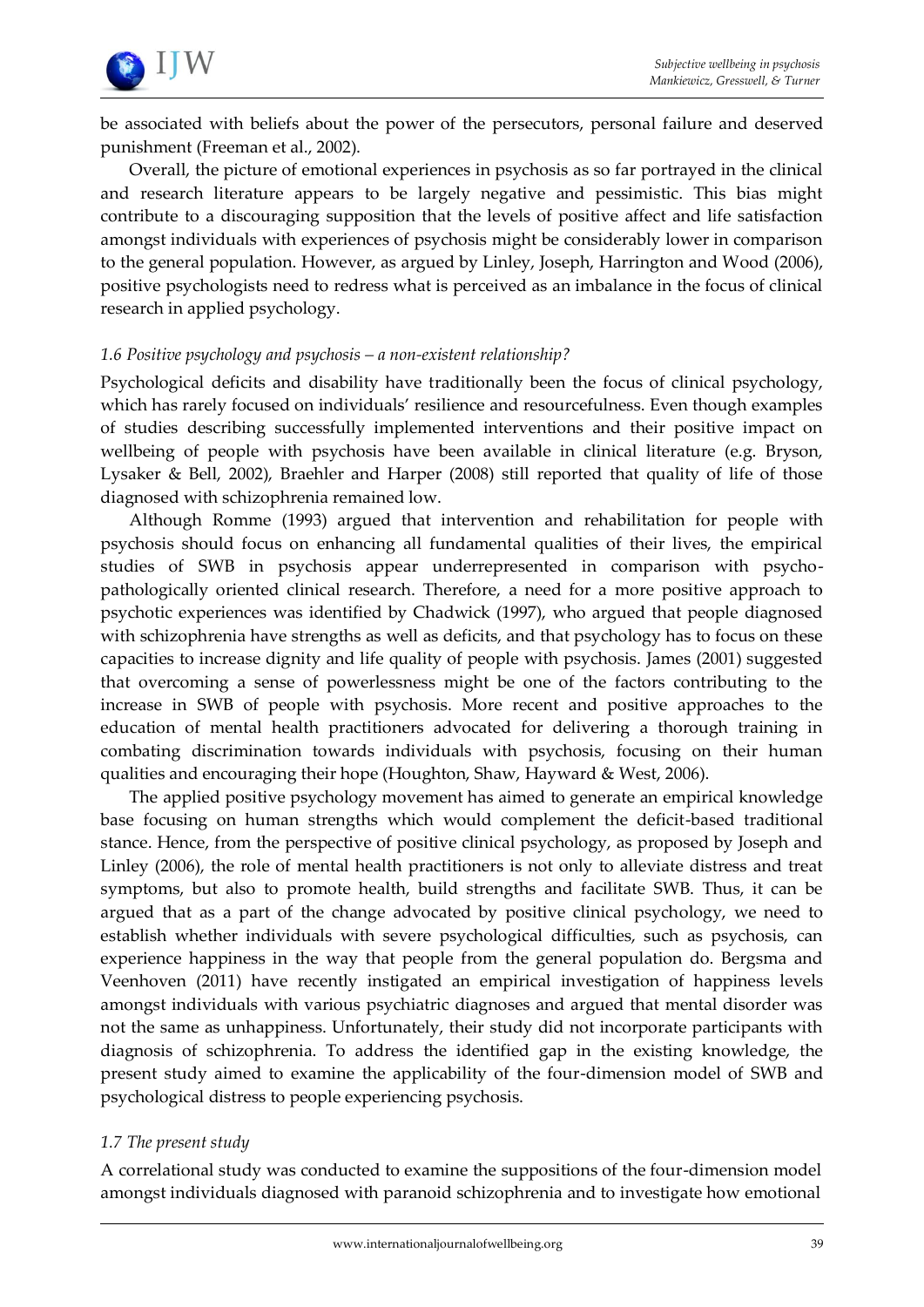

distress resulting from psychosis affects the individual's satisfaction with life and positive affect levels. Statistical analysis consisted of three subsequent stages. In stage 1, it was hypothesised that the correlational patterns proposed by the four-dimension model of SWB and psychological distress would be replicated with people experiencing psychosis (Hypothesis 1). In stage 2 of the analysis, based on the evidence derived from previous research in emotional distress in psychosis it was hypothesised that the self-reported severity of experiences of psychosis would be positively correlated with the anxiety and depression dimensions of the model (Hypothesis 2), and inversely correlated with the dimensions of positive affect and life satisfaction (Hypothesis 3). It was also predicted that the presence of psychosis would be accompanied by heightened levels of depression and anxiety in comparison to general population norms (Hypothesis 4), decreased levels of positive affect (Hypothesis 5), and consequently, reduced life satisfaction (Hypothesis 6). Finally, given the replicated correlational patterns of the four-dimension model, in stage 3, it was hypothesised that the effects that experiences of psychosis might have on individual life satisfaction would be mediated by the affective levels of depression, anxiety and positive affect (Hypothesis 7).

# **2. Method**

## *2.1 Participants*

In our study, 47 participants with active experiences of psychosis were recruited from mental health specialist in-patient wards and outpatient clinics around the National Health Service's Trusts in the East Midlands, UK. Participants were aged from 18 years to more than 60, had the capacity to give informed consent, and were diagnosed with paranoid schizophrenia.

Of the 42 participants who provided demographic information, 31 were men and 11 were women. Thirty-nine were of White British, two of White Irish and one of Black British Caribbean origin. Twenty-nine participants were outpatients and 13 in-patients. Most participants were single, four were married and four divorced. Thirty-two participants were unemployed, three were in part-time and one in full-time employment, three were students, and two were homemakers and/or carers.

## *2.2 Measures*

The severity of psychosis, depression and anxiety symptoms were operationalized through the self-reported levels of burden they caused to an individual, and were measured with the Brief Symptom Inventory (Derogatis, 1993). The self-reported levels of positive affect, defined as joy or enjoyment, were assessed with the Affect Balance Scale (Bradburn, 1969). Satisfaction with life, defined as a cognitive appraisal of an individual's quality of life, was measured with the Satisfaction With Life Scale (Diener, Emmons, Larsen, & Griffin, 1985).

# *2.2.1 Brief Symptom Inventory (BSI)*

The BSI is a 53-item self-report inventory, which has been designed to reflect the psychological complaint patterns amongst mental health in-patients and community outpatients. Each BSI item is rated on a five-point scale (0-4) reflecting a person's distress from 'not at all' to 'extremely'. The BSI is a measure of current psychological symptom status and is scored on nine primary symptom dimensions: somatisation, obsessive-compulsive, interpersonal sensitivity, depression, anxiety, hostility, phobic anxiety, psychoticism, and paranoid ideation (Derogatis, 1993).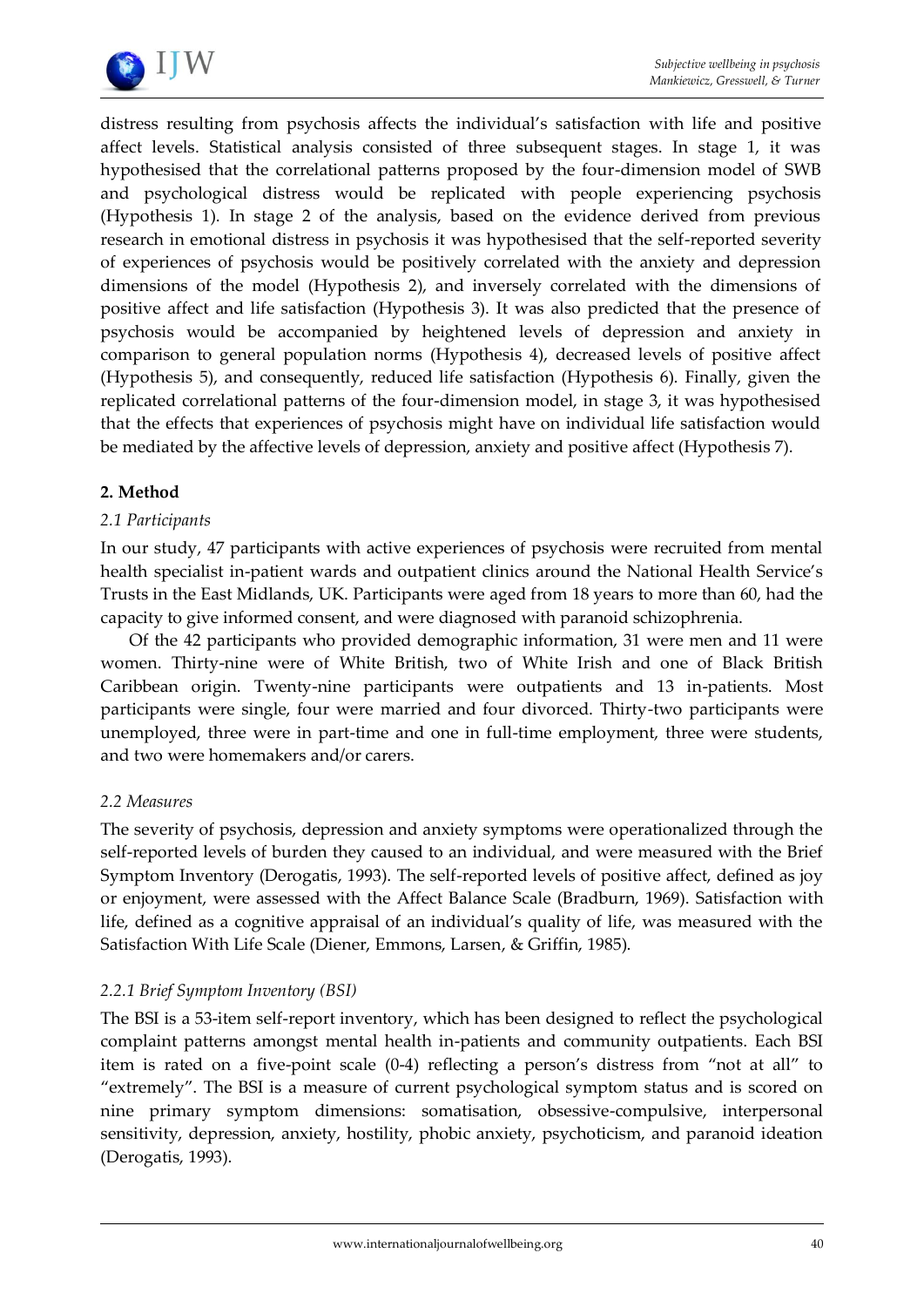

The BSI appears to have satisfactory psychometric properties. Normative samples for BSI included 1002 adult psychiatric outpatients, 974 adult non-patients, 423 adult psychiatric inpatients, and 2408 adolescent non-patients. Internal consistency was established using Cronbach alpha coefficients for all nine dimensions, which ranged from 0.71 to 0.85, while testretest reliability coefficients were estimated between 0.68 and 0.91 (Derogatis, 1993). Internal structure and construct validity was found to be sufficient: orthogonal varimax loadings determined from principal components analysis ranged from 0.35 to 0.71. Convergent and discriminant validity was examined through comparison with the *Minnesota Multiphasic Personality Inventory*; correlation coefficients scoped from 0.31 to 0.72 (Derogatis, 1993). The BSI has been also standardised and normalised on the British population (Francis, Rajan, & Turner, 1990; Ryan, 2007).

The BSI subscales scored for the purpose of this study were: psychoticism, paranoid ideation, depression, and anxiety. The severity of experiences of psychosis was measured with the subscales of psychoticism and paranoid ideation. Derogatis and Melisaratos (1983) described the subscale of psychoticism as representing a continuum progressing from a mild interpersonal alienation to a floridly psychotic state, and consisting of the first-rank symptoms of schizophrenia, including experiences of thought control. The paranoid ideation subscale represented a paranoid mode of thinking consisting of thoughts of projection, hostility, suspicion, centrality, and fear of loss of autonomy (Derogatis & Melisaratos, 1983). The content of both subscales combined appeared consistent with the clinical criteria for the diagnosis of paranoid schizophrenia, as summarised earlier in the article. Therefore, combined scores from both subscales were used to measure the individual levels of experiences of psychosis. The BSI subscales of depression and anxiety were scored to measure emotional distress arising from experiences of psychosis, which also formed the psychological distress facets of the fourdimension model.

## *2.2.2 Affect balance scale (ABS)*

The ABS is a 10-item rating scale containing Positive Affect Scale (PAS, five statements reflecting positive feelings) and Negative Affect Scale (NAS, five statements reflecting negative feelings). The statements are presented in a 'yes' or 'no' format. PAS questions receive a rating of 1 for 'yes' and 0 for 'no', whereas NAS ratings are reversed. The affect balance score is computed by subtracting negative affect scores from positive affect scores and adding a constant of 5 to avoid negative scores. The whole set of ten questions can be administered in less than 5 minutes (Bradburn, 1969). For the purpose of this research only the PAS scores were used.

The ABS was demonstrated to have good internal reliability: alpha coefficient was reported to be 0.72 by Devins, Beiser, Dion, Pelletier, and Edwards (1997), and 0.74 by Godoy-Izquierdo, Martinez, and Godoy (2008). Test-retest reliability of the ABS was established as 0.76 (Ryff, 1989). Factorial invariance resulted with the following outcomes: adjusted goodness-of-fit value was 0.98, and its Bentler and Bonett Index estimated as 0.91 (Devins et al., 1997). The ABS was also reported to show a convergent validity with other measures of related constructs, such as Depression-Happiness Scale (Lewis, McCollam, & Joseph, 2000). The following psychometric properties were described for the PAS: test-retest reliability was established as 0.83 (Ryff, 1989), Cronbach alpha coefficient was found to be 0.82 (Godoy-Izquierdo et al., 2008), and convergent validity with other single-item indicators of happiness ranged from 0.34 to 0.38 (Lewis et al., 2000).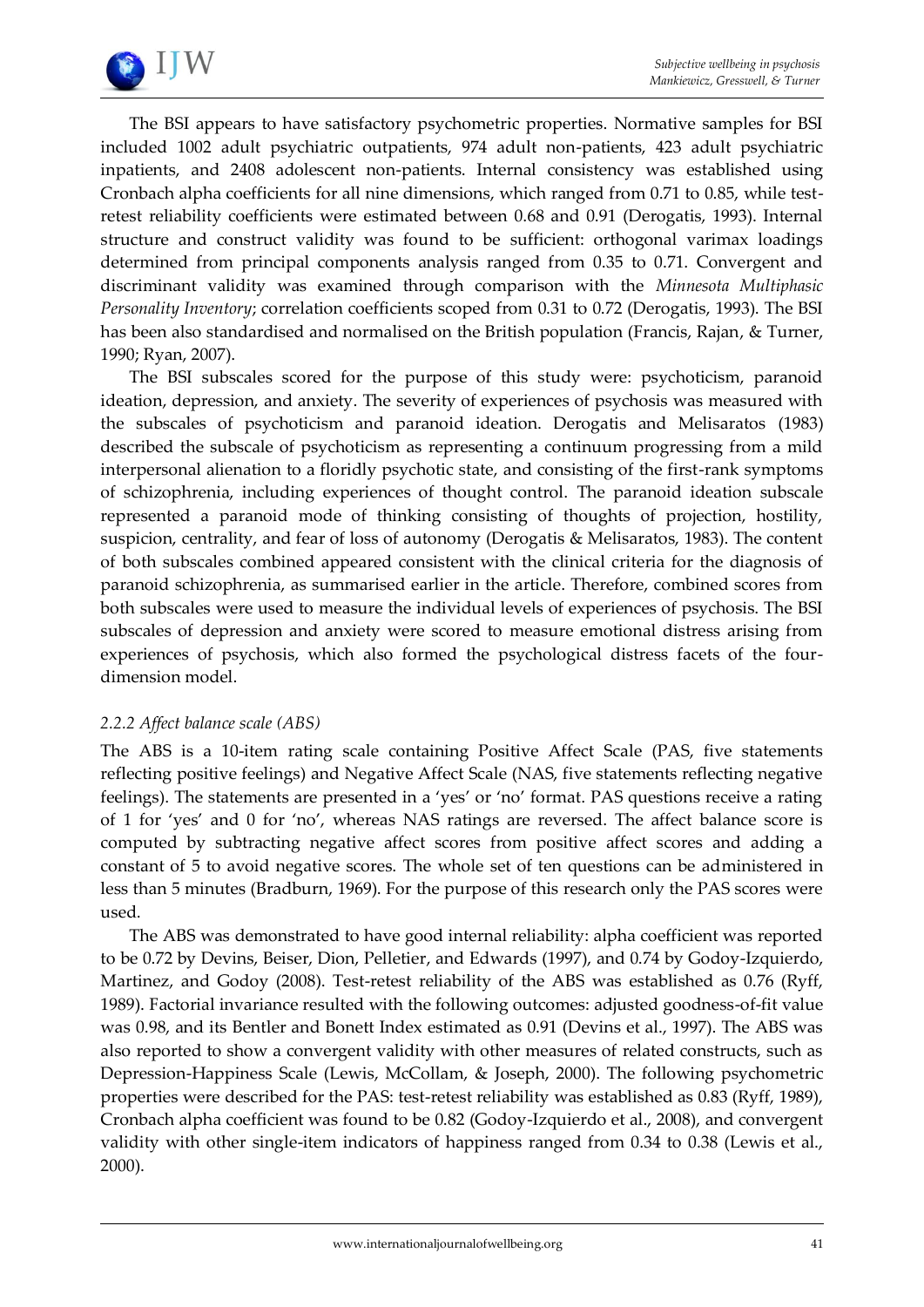

# *2.2.3 Satisfaction with life scale (SWLS)*

The SWLS contains five items rated on a 7-point scale, from 'strongly disagree' to 'strongly agree", reflecting individual appraisals of subjective wellbeing. Total scores fall into one of the levels of satisfaction, from 'extremely dissatisfied' to 'extremely satisfied' (Peterson, 2006).

Normative data for the SWLS have been established on a diverse and cross-cultural population, including psychiatric inpatients, psychotherapy clients, prisoners, persons suffering from physical disabilities, older adults, and students. The SWLS demonstrated strong internal reliability and temporal stability: coefficient alpha for the scale was 0.87, and a 2-month stability coefficient was established as 0.82 (Diener et al., 1985). Over longer time periods, the test-retest reliability decreased to a level of 0.54, which demonstrated that the SWLS had a temporal stability property (for up to four years), while it has also been shown to hold sufficient sensitivity to detect change in life satisfaction during, for example, a course of intervention (Pavot & Diener, 1993). The SWLS was also reported to demonstrate satisfactory validity. The loading of Compton's happiness factor has been established to be as high as 0.83 and item-total correlations were reported to range between 0.57 and 0.75 (Argyle, 2001). As presented by Pavot and Diener (1993), correlation of SWLS with other self-report and non selfreport measures of subjective wellbeing and satisfaction was found to range from 0.28 (informant reports) to 0.68 (e.g. Andrews/Withey Scale).

#### *2.3 Procedure*

The recruitment to the current study and assessments were carried out by practising clinical psychologists amongst the clients with whom they had an established therapeutic relationship and working alliance. Clinical psychologists determined whether a particular client within their caseloads met the inclusion criteria for the research. Potential participants were given leaflets containing information about the study project. Those who agreed to take part were then asked to sign a consent form and complete the questionnaires. The measures were administered to the participants by their psychologists in a fixed order: BSI, PAS and SWLS. Completion of the full assessment set took approximately 15-20 minutes.

## **3. Results**

## *3.1 Stage 1: Replication of the four-dimension model*

The levels of depression and anxiety were demonstrated to correlate positively ( $r = 0.667$ , sig < 0.001) with each other. Satisfaction with life was shown to be positively correlated with positive affect ( $r = 0.418$ , sig = 0.003) and inversely correlated with depression ( $r = -0.473$ , sig < 0.001) and anxiety ( $r = -0.394$ , sig = 0.003). Positive affect was also demonstrated to inversely correlate with depression ( $r = -0.274$ , sig = 0.031) and with anxiety ( $r = -0.169$ , sig = 0.129). The latter correlation was low and statistically non-significant. This finding seemed understandable in the light of previous research which demonstrated that it was not uncommon for an individual to be both anxious and joyful (Headey & Wearing, 1992).

The findings supported our initial prediction (Hypothesis 1). The correlational patterns of the four-dimension model of SWB and psychological distress established for the general population were replicated with people experiencing psychosis. Pearson r correlation coefficients and their significance levels for the replicated four-dimension model are shown in Table 1 (below).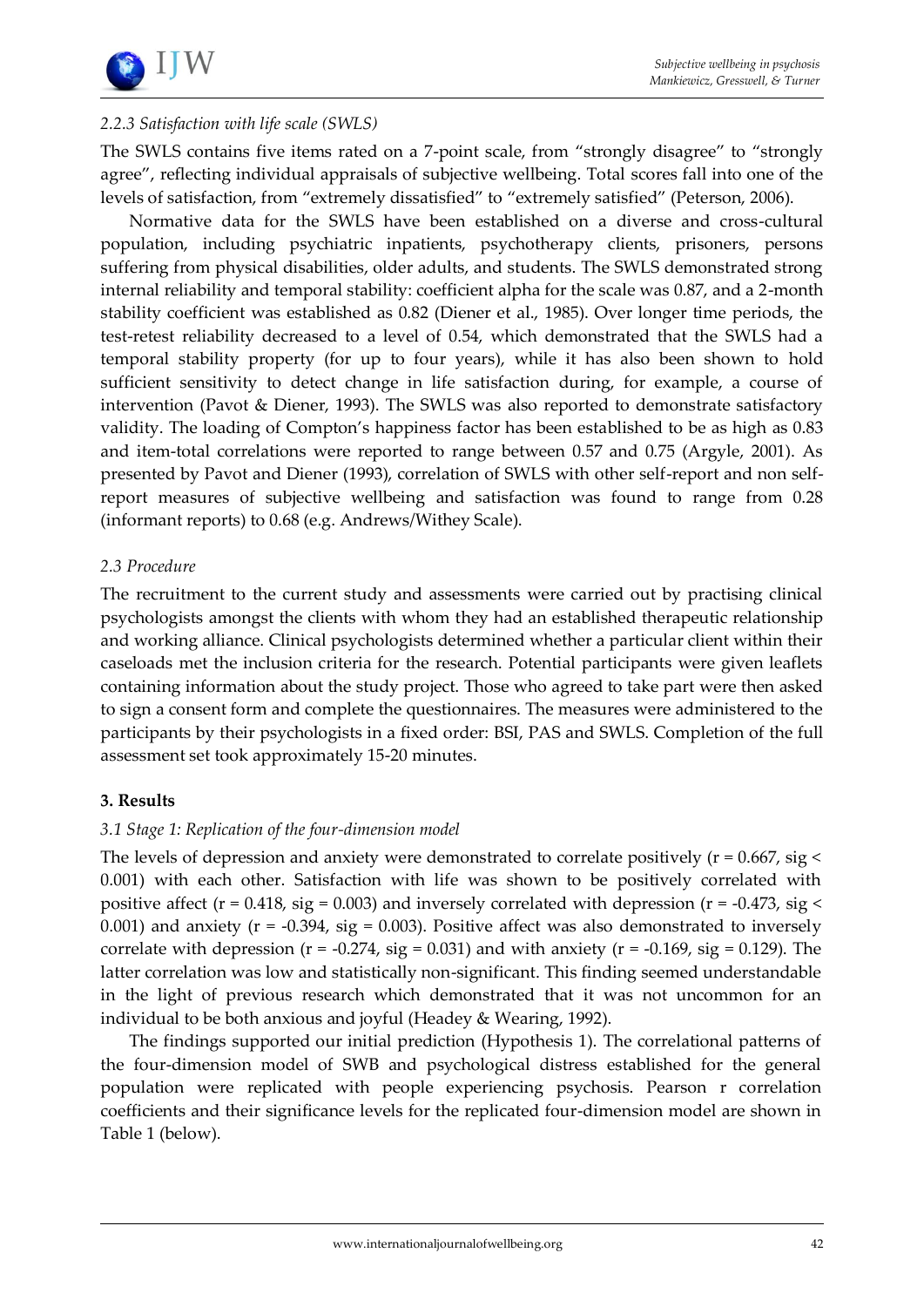

| Table 1. Pearson 1-tailed r correlation coefficients and their significance levels between the |
|------------------------------------------------------------------------------------------------|
| four dimensions of SWB and psychological distress model within the studied sample              |

| <b>Four dimensions of</b><br>SWB & psychological<br>distress | Depression    | Anxiety       | <b>Positive affect</b> | Life<br>satisfaction |
|--------------------------------------------------------------|---------------|---------------|------------------------|----------------------|
| Depression                                                   |               | $r = 0.667$   | $r = -0.274$           | $r = -0.473$         |
|                                                              |               | sig < 0.001   | $sig = 0.031$          | sig < 0.001          |
| Anxiety                                                      | $r = 0.669$   |               | $r = -0.169$           | $r = -0.394$         |
|                                                              | sig < 0.001   |               | $sig = 0.129$          | $sig = 0.003$        |
| <b>Positive affect</b>                                       | $r = -0.274$  | $r = -0.169$  |                        | $r = 0.418$          |
|                                                              | $sig = 0.031$ | $sig = 0.129$ |                        | $sig = 0.003$        |
| Life satisfaction                                            | $r = -0.473$  | $r = -0.394$  | $r = 0.418$            |                      |
|                                                              | sig < 0.001   | $sig = 0.003$ | $sig = 0.003$          |                      |

# *3.2 Stage 2: Psychosis and four dimensions of SWB and psychological distress*

As shown in Table 2, the levels of psychoticism and paranoid ideation were shown to be strongly positively correlated with the dimensions of depression ( $r = 0.716$ , sig < 0.001) and anxiety ( $r = 0.721$ , sig  $\leq 0.001$ ) within the four-dimension model (Hypothesis 2). The intensity of psychoticism and paranoid ideation was demonstrated to be reversely correlated with the dimension of life satisfaction (-0.349, sig = 0.008), and was found to show a reversed correlation with positive affect (Hypothesis 3), though statistically non-significant  $(r = -0.219, sig = 0.069)$ .

## **Table 2. Pearson 1-tailed r correlation coefficients and their significance levels between the self-reported severity of psychosis and the four dimensions of SWB and psychological distress**

| Study model<br>dimensions | Depression  | Anxiety     | <b>Positive affect</b> | Life satisfaction |
|---------------------------|-------------|-------------|------------------------|-------------------|
| Psychoticism &            | 0.716       | 0.721       | $-0.219$               | $-0.349$          |
| paranoid ideation         | sig < 0.001 | sig < 0.001 | $sig = 0.069$          | $sig = 0.008$     |

Table 3 (below) presents descriptive sample statistics and general population norms for the study model dimensions. As predicted (Hypothesis 4), the average levels of depression and anxiety in the studied sample were both increased by at least 1 *SD* in comparison with the community norms. Given the correlational patterns reported in stage 1, the finding appears consistent with the study model, since the sample levels of psychoticism were increased by approximately 2 *SD* and the levels of paranoid ideation were heightened by approximately 1.5 *SD* from the norms.

Our sample mean for the positive affect dimension was similar to the British general population mean. Hence, contrary to our prediction (Hypothesis 5), the participants exhibited levels of positive affect close to the British average. However, the sample mean score on SWLS was placed within the 'slightly dissatisfied' range of scores. In comparison, normative data described by Diener et al. (1985) reported that the non-clinical population mean falls within the 'slightly satisfied' score range. Consequently, our sample's satisfaction with life was reduced by approximately 1 *SD* in comparison with the general population trend. This result supported our prediction (Hypothesis 6).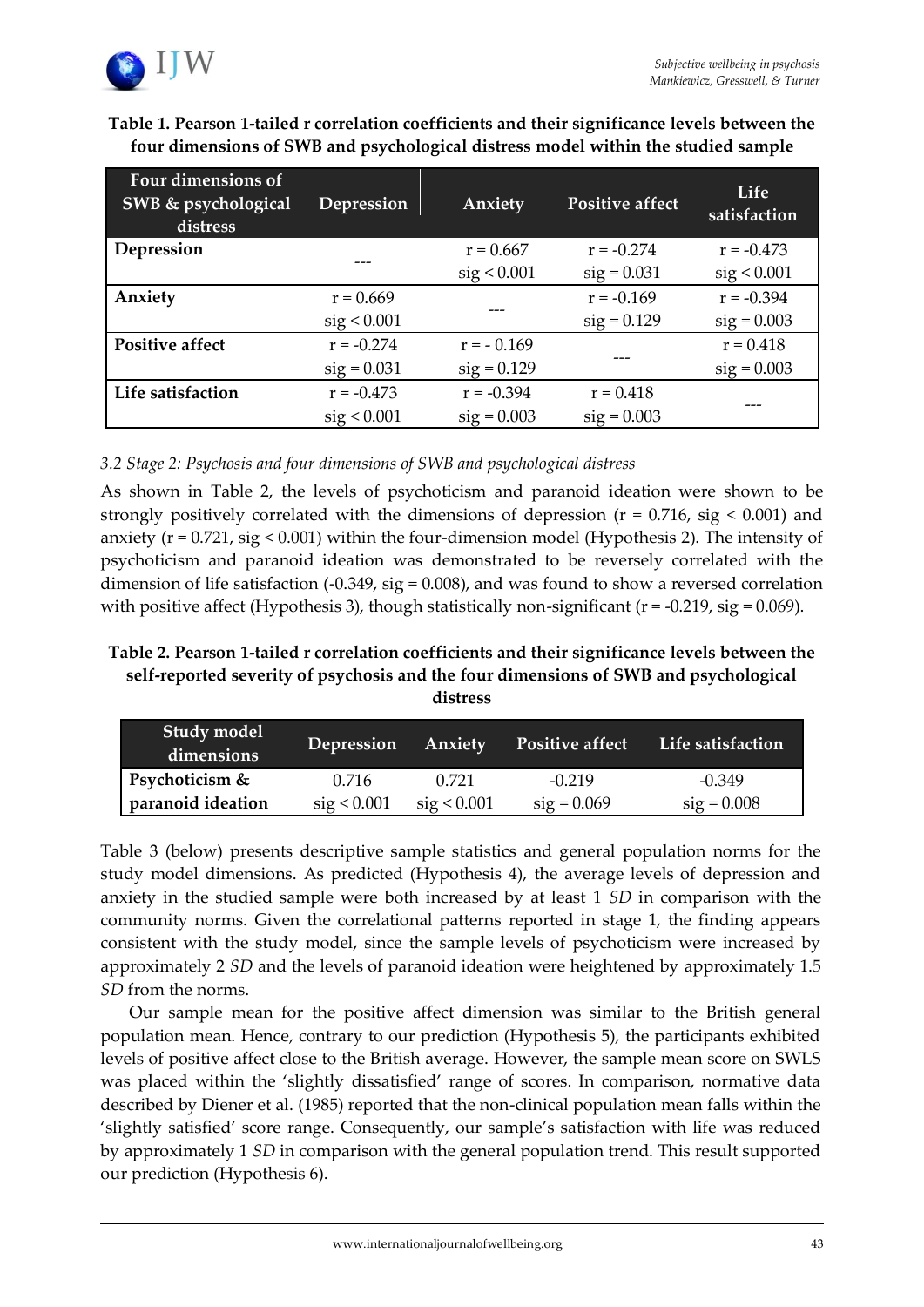| <b>Study model dimensions</b> |                   | Mean  | <b>Standard deviation</b> |
|-------------------------------|-------------------|-------|---------------------------|
| Psychoticism                  | sample statistics | 1.57  | 0.93                      |
|                               | BSI norms*        | 0.27  | 0.48                      |
| Paranoid ideation             | sample statistics | 1.48  | 1.04                      |
|                               | BSI norms*        | 0.54  | 0.65                      |
| Depression                    | sample statistics | 1.58  | 1.04                      |
|                               | BSI norms*        | 0.42  | 0.65                      |
| Anxiety                       | sample statistics | 1.48  | 0.99                      |
|                               | BSI norms*        | 0.45  | 0.60                      |
| <b>Positive affect</b>        | sample statistics | 2.96  | 1.73                      |
|                               | ABS norms**       | 2.84  | Not reported              |
| Life satisfaction             | sample statistics | 16.40 | 7.11                      |
|                               | SWLS norms***     | 23.50 | 6.43                      |

# **Table 3. Descriptive sample statistics and normative data for the study model dimensions**

*Note:* (\*) British non-patient norms reported by Francis et al. (1990).

(\*\*) British non-clinical norms reported by Basabe et al. (2000).

(\*\*\*) Non-clinical norms reported by Diener et al. (1985).

## *3.3. Stage 3: Mediating role of psychological distress*

A variable is assumed to mediate the relationship between a predictor and an outcome variable if the predictor first has an effect on the mediator, which in turn influences the outcome variable (Miles & Shevlin, 2001). In other words, a mediated relationship between variables occurs if a predictor has its effect on the outcome variable via another variable, the mediator. The starting point to construct a mediational model is a theoretically informed possibility that a mediator variable occurs 'between' the studied predictor and outcome variables (Bennett, 2000). As suggested by Frazier, Tix, and Barron (2004), decisions about potential mediators are based on previous research and existing theories, and are best made *a priori* in the design stage rather than *post hoc*. In the present study, mediators were identified on theoretical grounds and the development of the proposed mediational model (see Figure 2 below) was informed by previous research discussed in earlier paragraphs.

As argued by MacKinnon, Fairchild and Fritz (2007), mediating processes often include multiple mediators, which are likely to provide a more accurate estimation of mediation effects in a variety of research contexts. Subsequently, mediation models which consist of more than one mediator are straightforward extensions of the single-mediator models. Derived from the hypothesised mediational pathways, Figure 3 (below) depicts three mediational sub-models, which were investigated separately in order to establish mediating properties for each of the proposed mediators.

The mediational sub-models assume three-variable systems in which the following causal associations occur: *a* representing the relation of the predictor variable to the mediator, *b*  representing the relation of the mediator to the outcome variable adjusted for the predictor variable, and *c'* representing the indirect-only relation of the predictor variable to the outcome variable adjusted for the mediator.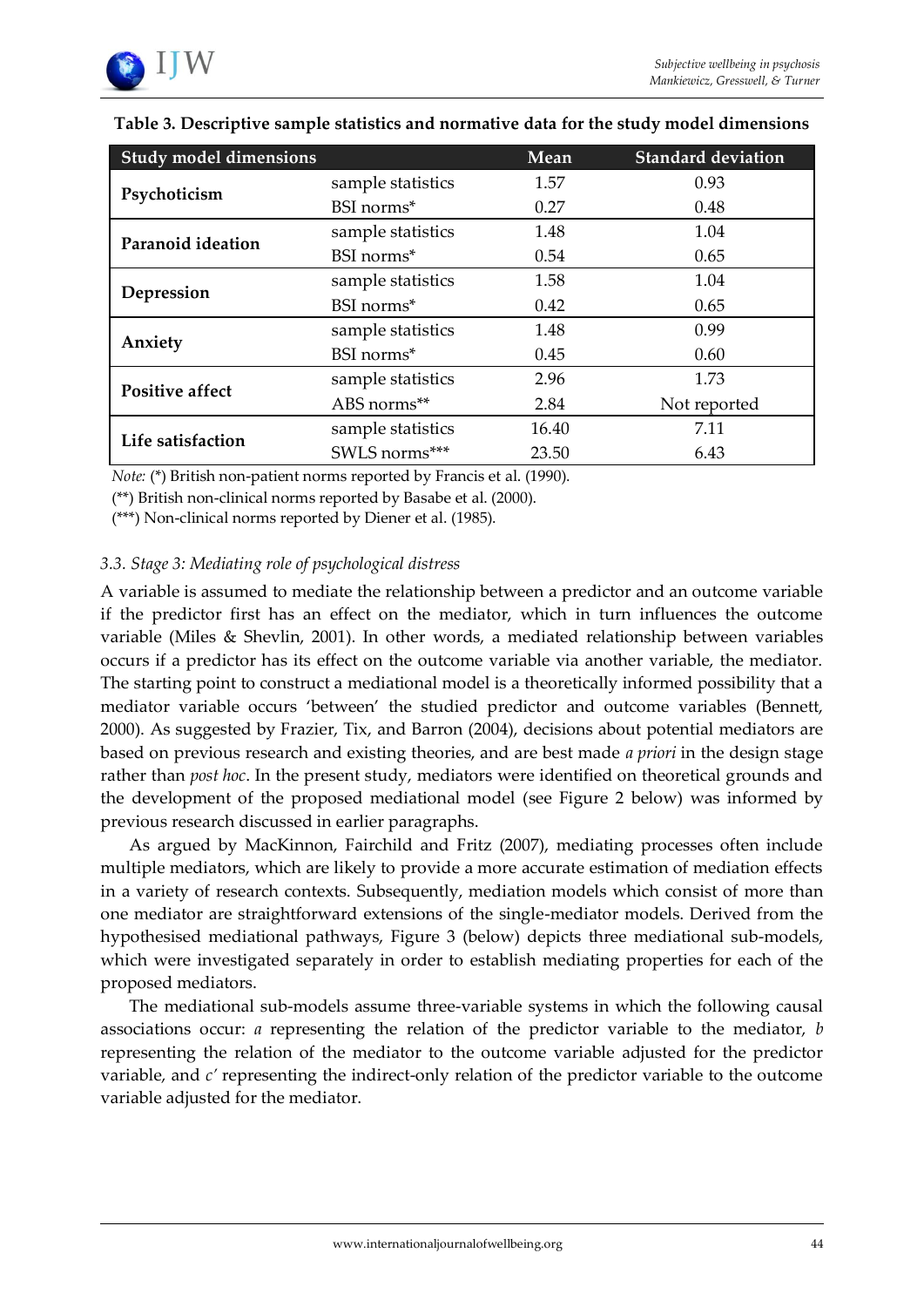

# **Figure 2. Hypothesised mediational pathways between the severity of psychoticism and paranoid ideation and the levels of life satisfaction (with the demonstrated correlational directions)**



**Figure 3. Mediational sub-models: depression, anxiety and positive affect as hypothesised mediators in the association between psychoticism and paranoid ideation (predictor variable) and satisfaction with life (outcome variable)**



# *3.3.1 Causal steps in mediation analysis*

The causal steps approach to mediation analysis (Bennett, 2000; MacKinnon, et al., 2007; Miles & Shevlin, 2001) was employed. In order to establish mediating properties of the hypothesised mediators, the stepped analysis needs to consist of the following four stages: (1) the predictor variable must be shown to significantly relate to the outcome variable using regression, (2) the predictor variable must be demonstrated to significantly relate to the mediating variable using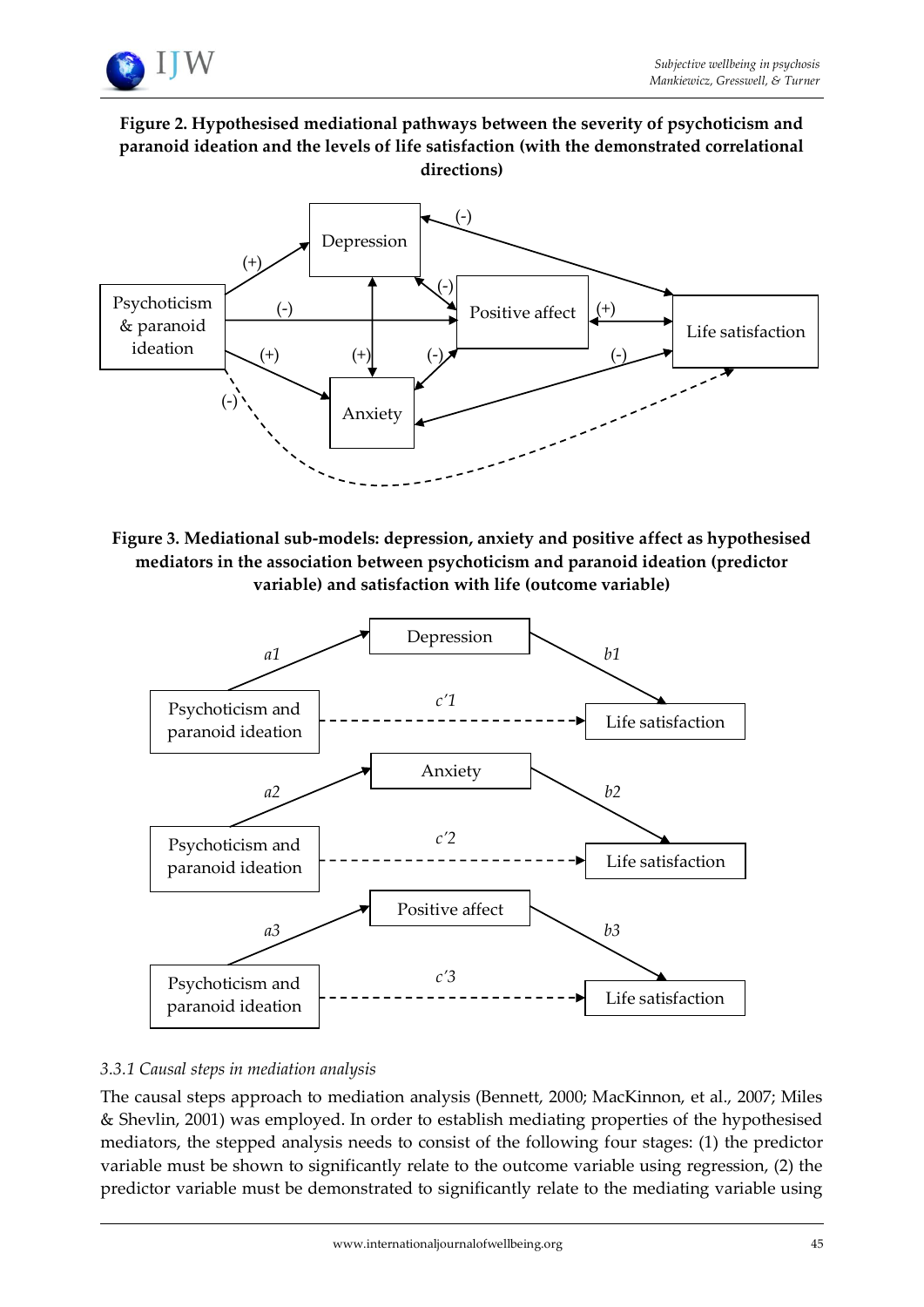

regression, (3) using multiple regression, the mediator must be shown to be significantly related to the outcome variable while the predictor variable remains controlled, and (4) when controlling for the mediator, the coefficient relating the predictor variable to the outcome variable must be smaller (in absolute value) than the coefficient calculated in step 1, or the relationship between the predictor and the outcome variable must be less significant than in step 1. When in step 4 the relationship between the predictor variable and the outcome variable is smaller than in step 1 (but still greater than zero) and the coefficient is statistically significant, then the data suggest partial mediation. If, when controlling for the mediator, the effect of the predictor variable on the outcome variable is zero, or the relationship is at least no longer statistically significant, then the data are consistent with a dominant mediation model.

## *3.3.2 Outcomes of mediation analyses*

Table 4 summarises results of mediation analyses with depression, anxiety and positive affect as mediating variables. In step 1, psychoticism and paranoid ideation were shown to be significantly inversely related to life satisfaction:  $B = -1.431$ , sig = 0.016. Coefficient B suggested that with a single unit increase in psychoticism and paranoid ideation, an individual's satisfaction with life decreased by approximately one and a half units. Furthermore, based on R square value, psychoticism and paranoid ideation were estimated to account for 12.2% of variance in the levels of life satisfaction. Given that the predictor and outcome variables remained the same, the results of causal step 1 applied to each of the mediational sub-models.

| Causal steps          | R square            | <b>Coefficient B</b>          | <b>B</b> significance |  |
|-----------------------|---------------------|-------------------------------|-----------------------|--|
| Step 1                | 0.122               | $-1.431$                      | 0.016                 |  |
| Mediation analysis 1: | $PPI^* \rightarrow$ | Depression $\rightarrow$      | SWL**                 |  |
| Step 2 (path a1)      | 0.513               | 0.432                         | < 0.001               |  |
| Step 3 (path b1)      | 0.224               | $-3.123$                      | 0.020                 |  |
| Step 4 (path c'1)     |                     | $-0.082$                      | 0.917                 |  |
| Mediation analysis 2: | $PPI \rightarrow$   | Anxiety $\rightarrow$         | <b>SWL</b>            |  |
| Step 2 (path a2)      | 0.519               | 0.412                         | < 0.001               |  |
| Step 3 (path b2)      | 0.164               | $-2.130$                      | 0.143                 |  |
| Mediation analysis 3: | $PPI \rightarrow$   | Positive affect $\rightarrow$ | <b>SWL</b>            |  |
| Step 2 (path a3)      | 0.048               | $-0.219$                      | 0.139                 |  |

## **Table 4. Results of mediation analyses**

*Note:* (\*) Psychoticism and paranoid ideation. (\*\*) Satisfaction with life.

In step 2 of analysis 1, psychoticism and paranoid ideation were demonstrated to be significantly related to depression, the mediating variable:  $B = 0.432$ , sig < 0.001. With a single unit change in predictor variable, the depression levels increased by approximately a half of a unit. Also, psychoticism and paranoid ideation were shown to account for 51.3% of variance in depression levels. In step 3, when controlling for the predictor variable, depression was demonstrated to be significantly related to life satisfaction (path b1 in Figure 3): B = -3.123, sig = 0.020. The value for Coefficient B suggested that when psychoticism and paranoid ideation is controlled, with a single unit change in depression, an individual's life satisfaction decreased by more than three units. Furthermore, when controlling for the predictor variable, depression was shown to account for 22.4% of variance in life satisfaction. In step 4, when controlling for the mediator, the predictor variable's association with the outcome variable (path c'1 in Figure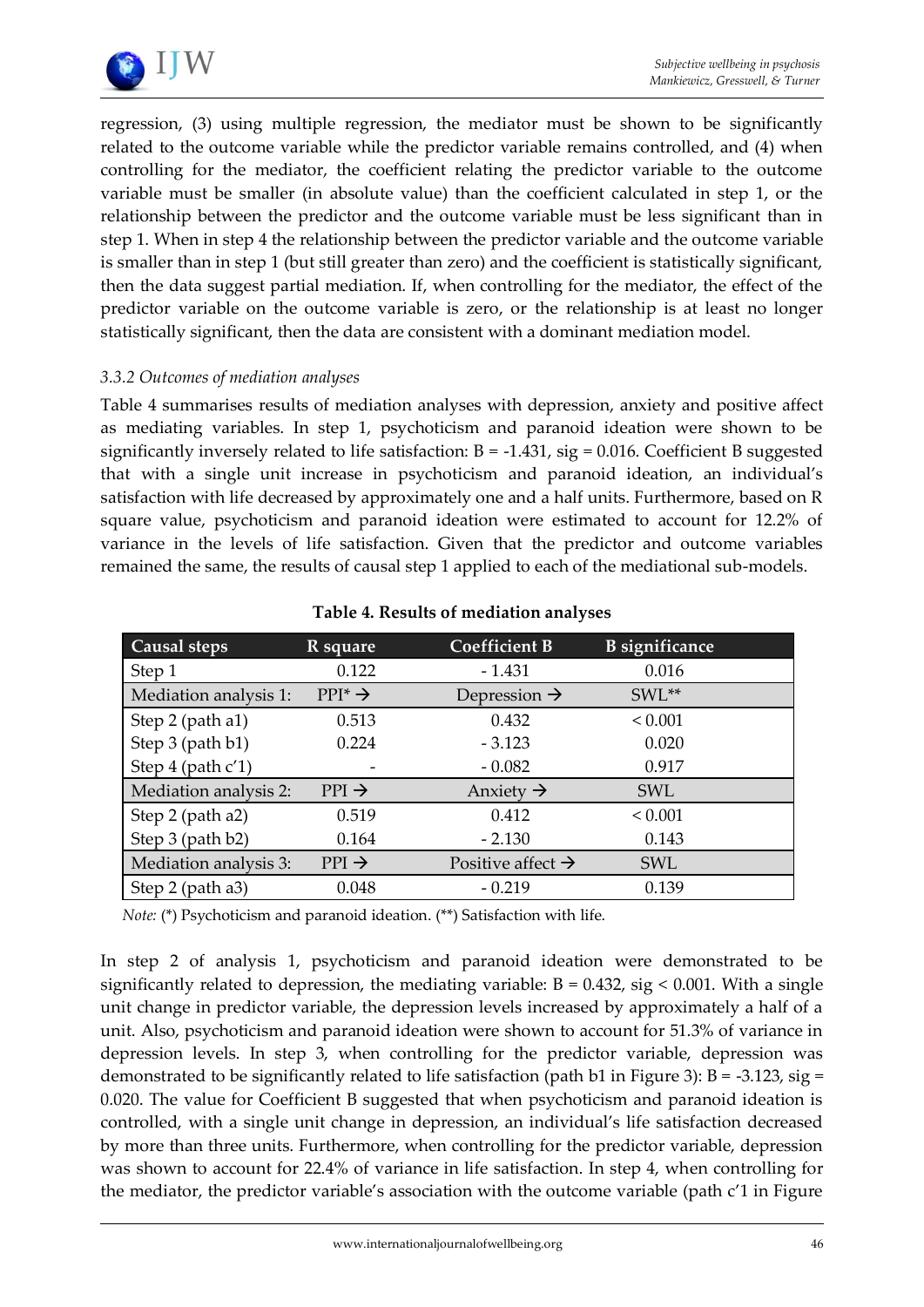

3) was shown to be close to zero and statistically non-significant:  $B = -0.082$ , sig = 0.917. Thus, the results suggested that when controlling for depression, the change in life satisfaction associated with a single unit change in psychoticism and paranoid ideation was close to zero and, in addition, was statistically non-significant. According to the methodology described by Miles and Shevlin (2001), the amount of mediation was estimated by calculating the difference between the absolute values of coefficients in steps 1 and 4. The amount of mediation was therefore 1.349, which accounted for 94.26% of the initial B coefficient.

Consequently, the data obtained from mediation analysis 1 were consistent with a dominant mediational model suggesting that depression acts as a dominant mediator in the relationship between psychoticism and paranoid ideation (predictor variable) and satisfaction with life (outcome variable). Hence, the outcomes appeared to partially support our hypothesis. Yet, if the dominant mediating role of depression were to be supported with further evidence, then both anxiety and positive affect would be shown as statistically nonsignificant mediators in the current study model.

In step 2 of analysis 2, the predictor was demonstrated to significantly relate to anxiety:  $B =$ 0.412, sig < 0.001. The coefficient B value suggested that with a single unit change in psychoticism and paranoid ideation, the anxiety levels of an individual increased by almost a half of a unit. Moreover, psychoticism and paranoid ideation were shown to account for 51.9% of variance in anxiety levels. However, in step 3, when controlling for the predictor, the relationship between anxiety and life satisfaction was no longer significant: sig = 0.143. Consequently, the data suggested that anxiety was not a statistically significant mediator of the relationship between the predictor and outcome variables, and the analysis did not proceed to step 4.

In step 2 of analysis 3, psychoticism and paranoid ideation were shown not to act as a significant predictor of positive affect:  $sig = 0.139$ . Again, the data suggested that positive affect was not a statistically significant mediator. Consequently, steps 3 and 4 of the analysis were not undertaken.

## *3.3.3 Effect size and statistical power*

As suggested by MacKinnon et al. (2007), standardised regression coefficients served as effect size measures for individual relations in mediation analyses. Table 5 presents standardised coefficients Beta for steps 1 to 4 of mediation analyses in the present study (significance levels correspond to those reported for B coefficients). Statistical power (1-β error prob.) of the multiple regression stages of the analyses was computed using G\*Power software (Faul, Erdfelder, Lang, & Buchner, 2007) and was established as 0.948 for mediation analysis 1, and 0.782 for mediation analysis 2.

| Table 5. Standardised coefficients Beta for steps 1 to 4 of mediation analyses in the present |
|-----------------------------------------------------------------------------------------------|
| study                                                                                         |

|                             | <b>Mediation</b><br>analysis 1 | <b>Mediation</b><br>analysis 2 | <b>Mediation</b><br>analysis 3 |
|-----------------------------|--------------------------------|--------------------------------|--------------------------------|
| Coefficient Beta for step 1 | $-0.349$                       | $-0.349$                       | $-0.349$                       |
| Coefficient Beta for step 2 | 0.716                          | 0.721                          | $-0.219$                       |
| Coefficient Beta for step 3 | $-0.459$                       | $-0.297$                       |                                |
| Coefficient Beta for step 4 | $-0.020$                       |                                |                                |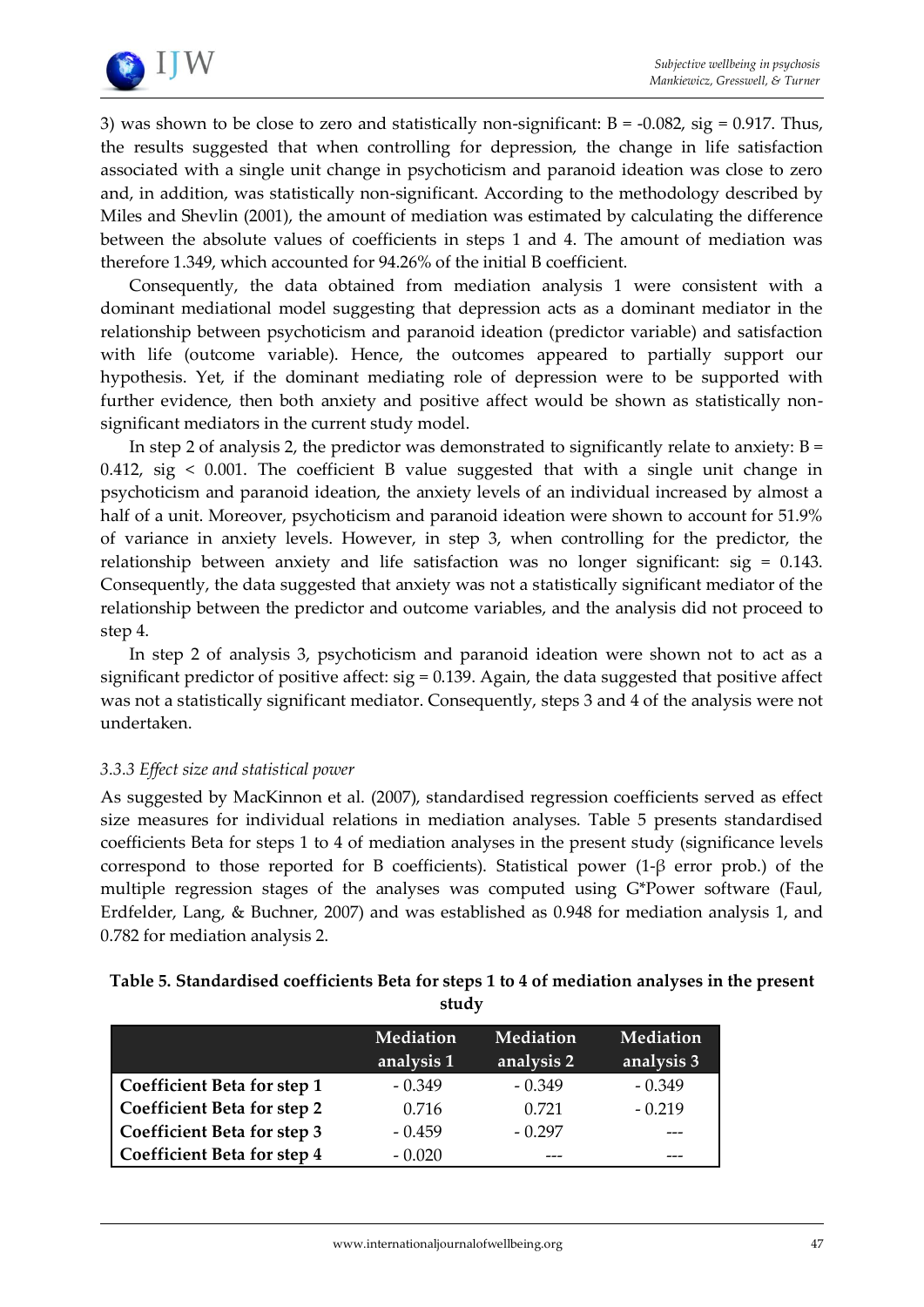

## **4. Discussion**

## *4.1 Psychosis does not equal unhappiness*

Campbell (2007) reported a number of studies describing how people with experiences of psychosis felt trapped within a negative professional framework, which in their opinion encouraged the dismissal of significant positive aspects of their experience, and appeared stigmatising and discriminatory. In our investigation, we attempted to pursue a positive psychology approach to studying SWB in psychosis, and to extend the focus of applied positive psychology research onto individuals with severe mental health difficulties.

We tested the suppositions of the four-dimension model of SWB and psychological distress amongst people diagnosed with paranoid schizophrenia. The results supported most of the stated hypotheses and indicated that the model could be successfully utilised to gain some understanding of SWB levels amongst individuals with experiences of psychosis. Since the correlations between the dimensions of life satisfaction, positive affect, depression and anxiety were exceptionally similar to those reported by Headey and Wearing (1992), it might be concluded that the four-dimension model of SWB and psychological distress applies not only to individuals from a non-clinical population, but also to people with complex, severe and enduring mental health difficulties, such as psychosis. This finding seems rather important, since it indicates that the levels of SWB amongst people diagnosed with paranoid schizophrenia, arguably the most severe form of psychosis, appear largely similar to the levels demonstrated within the general population. Moreover, a range of the sample scores on the dimensions of positive affect and life satisfaction indicated that individuals experiencing psychosis might even feel very joyful and extremely satisfied with their lives. Hence, contrary to the traditional deficit-oriented and misery-focused portrayal of psychosis, we can now present data to support the argument that in some instances individuals with experiences of psychosis can report levels of SWB that are similar to those identified within the general population.

## *4.2 Psychosis does not immobilize adaptive mechanisms of SWB*

Compared with a trend in the non-clinical population to be slightly satisfied with life, participants in our study appeared on average slightly dissatisfied with their lives. Given the study model, we proposed that it was the emotional distress accompanying experiences of psychosis that accounted for this dissatisfaction, rather than the objective presence or absence of symptoms clustered in the diagnosis of paranoid schizophrenia. The elevated levels of psychoticism and paranoid ideation clearly correlated with depression and anxiety dimensions within the model, and resulted in heightened levels of both dimensions in comparison to the general population norms. Consequently, increased levels of psychological distress were accompanied by reduced satisfaction with life amongst individuals experiencing psychosis.

Interestingly, levels of positive affect in our sample were similar to those reported in the general population. We propose that because of those levels of positive affect (despite clearly elevated experiences of depression and anxiety), the average satisfaction with life reported in the sample was only slightly lowered in comparison with general population trends. The most immediate explanation of this surprising finding might be located within the four-dimension model itself, which originally suggested that positive and negative affect are separate and only moderately correlated entities (Headey & Wearing, 1992).

Further explanation of our finding can be based on a dynamic equilibrium theory of happiness developed by Headey (2006). In their Australian general population study, Headey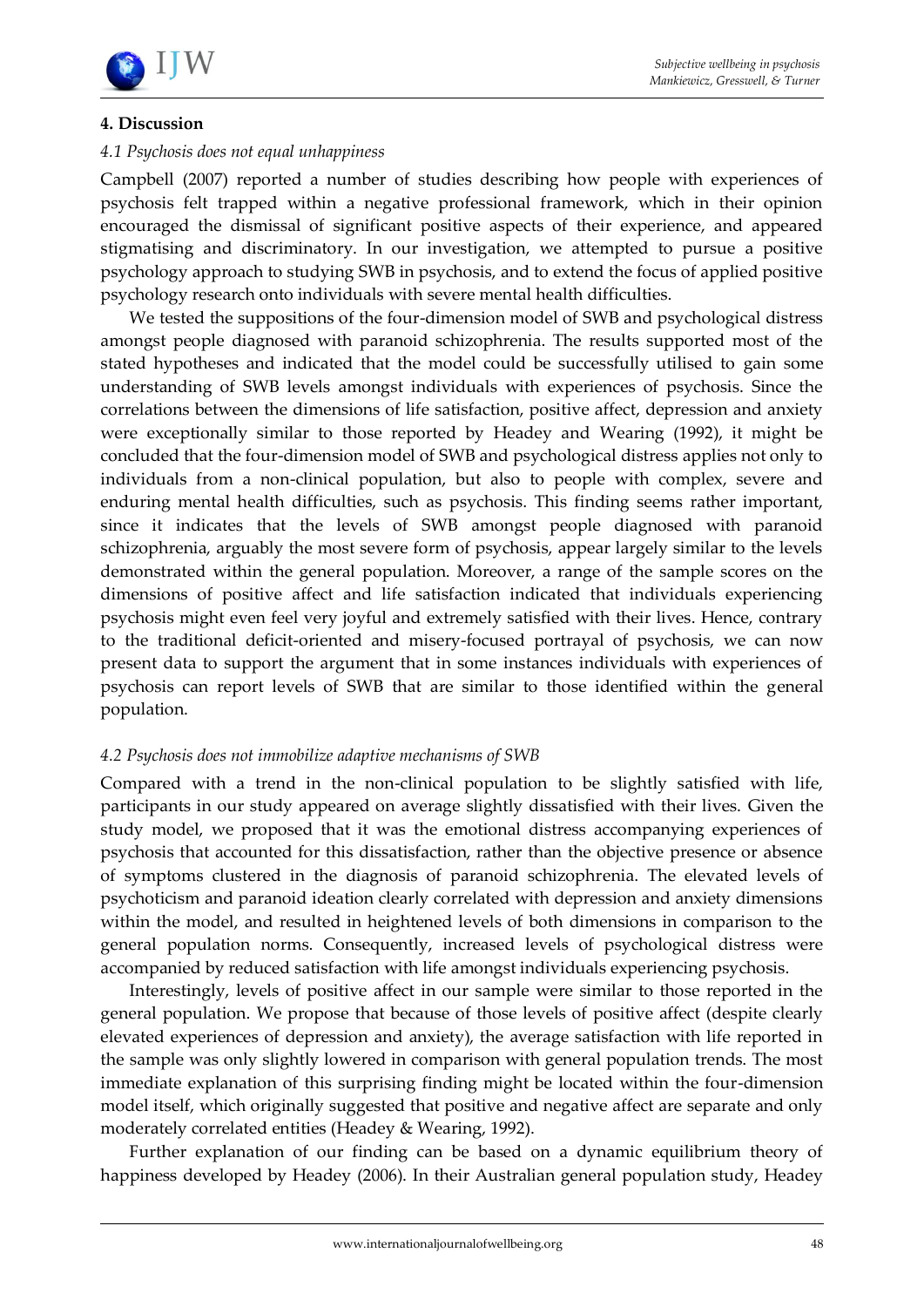

and Wearing (1992) demonstrated that the majority of people, regardless of their socioeconomic status, feel fairly happy with their lives. The authors proposed that every individual in any stable life situation, that is in the absence of major life changes, arrives at an equilibrium state in which their situation is viewed as being almost as satisfying as the life a person expects. In an equilibrium state, the present circumstances are regarded as considerably better than the worst previous period in a person's life. Consequently, a state of equilibrium that consists of high average levels of happiness appears to be associated with a set of idiosyncratic perceptions, aspirations and expectancies. As suggested by Headey and Wearing (1991), 'human beings construct their world to arrive at a psychologically consistent set of perceptions – an equilibrium state – which supports or bolsters a feeling of wellbeing' (p. 8).

In the dynamic equilibrium theory, Headey (2006) proposed that both positive and negative major life events, such as winning a large sum in a lottery or becoming seriously ill, are typically habituated to and people return to their usual, individually-set equilibrium states of happiness. Thus, on most occasions after major negative life events initially increase levels of psychological distress and decrease levels of positive affect, these return to their idiosyncratic base levels and the equilibrium in individual SWB is reinstated. Therefore, it appears that in the present study individuals diagnosed with paranoid schizophrenia were able to adapt to even such disconcerting and unsettling experiences as onset of psychosis, acute episodes of paranoia and hearing voices, or admissions to inpatient wards, and return to their individual equilibrium states.

## *4.3 Psychosis does not exempt individuals from positive mood set-points*

In their positive mood set-point theory, Diener and Diener (1996) proposed that there is a positive, rather than neutral, baseline for affect in human beings, which has significant adaptive, evolutionary, motivational, social, learning and intrinsic functions. For instance, positive moods give negative events maximum informational value and therefore such events can be easily noticed and quickly attended to. Also, it is pertinent for motivational reasons that people are not in a negative mood most of the time. Positive moods energise approach tendencies, which must prevail in human behaviour in order to obtain food, shelter, social contact, sex and so forth. Although the exact set-point varies amongst individuals depending on a person's socialisation and temperament, for most people it remains in the positive range (Diener & Diener, 1996).

Since the general levels of positive affect in our sample were demonstrated to be similar to those reported in the general population, we propose that the experiences of psychosis do not automatically disturb positive mood set-points of individuals diagnosed with paranoid schizophrenia.

## *4.4 Psychosis does not indiscriminately reduce satisfaction with life*

The results of our mediation analyses were consistent with a dominant mediational model and demonstrated that depression acted as a dominant mediator in the relationship between psychoticism and paranoid ideation (predictor) and satisfaction with life (outcome). The data supported the indirect-only  $X\rightarrow M\rightarrow Y$  mediation type (Zhao, Lynch, & Chen, 2010), in which an increase in the levels of psychoticism and paranoid ideation  $(X)$  would reduce satisfaction with life (Y) only if accompanied by increased depression levels (M). Thus, the results suggested that experiences of psychosis might indirectly affect individual life satisfaction through their influence on depression levels.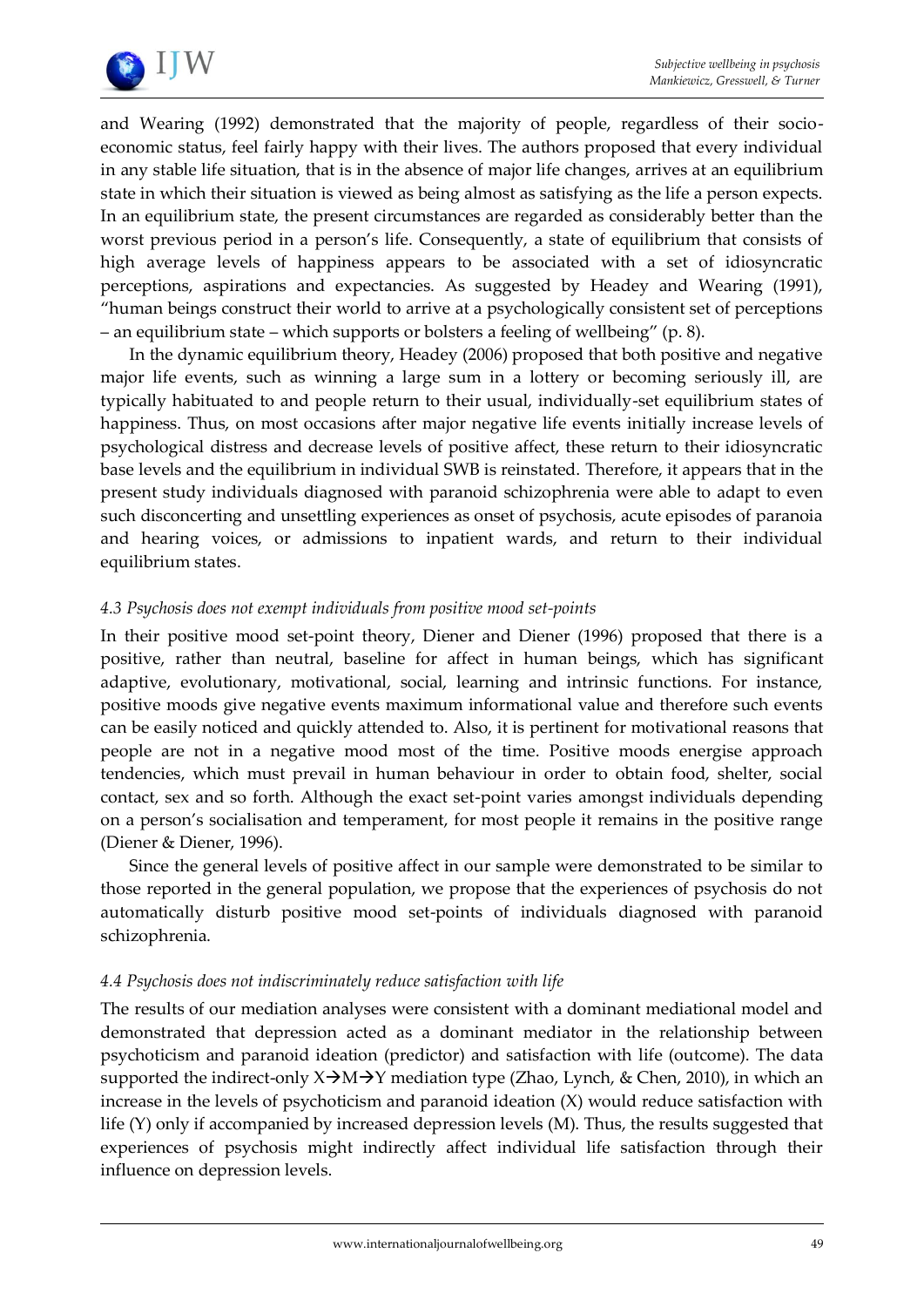

Consequently, the hypothesised mediational model was partially supported by the results, as considering the correlational patterns between the studied model dimensions we expected anxiety and positive affect to act as partial mediators as well. However, given the weak and statistically non-significant correlation between psychoticism/paranoid ideation and positive affect, it appears understandable that the latter did not have any significant mediating properties. Furthermore, this finding seems consistent with one of the underlying suppositions of the four-dimension model of happiness and psychological distress, in which positive and negative affect are separate and only moderately correlated entities that coexist with each other.

Given the size and significance levels of anxiety correlation coefficients with both predictor and outcome variables, the results of analysis 2, which suggested no significant mediational properties of anxiety, were more surprising. However, again, the possible explanation for this finding appears to be placed within the empirical foundations of the four-dimension model reported by Headey and Wearing (1992). The authors argued that although depression and anxiety were both major influences on SWB through their inverse effect on a sense of satisfaction, and on frequency of positive emotions, the two main forms of psychological distress were at least partly independent, and while individuals could be satisfied with their lives and anxious, it was very rare to find people who were both satisfied and depressed.

Also, the findings appear to remain in agreement with a cognitive model of depression, in which negative and self-defeating cognitions are unconditional and over-generalised and subsequently affect individual perception of one's whole life (Sanders & Wills, 2005). This does not seem to leave much space for positive and joyful experiences. Additionally, as argued by Csikszentmihalyi (1988, 1997, 2002), heightened levels of anxiety might precipitate and even accompany the experiences of enjoyment. Hence, there is a low and statistically non-significant reversed correlation between anxiety and positive affect.

## **5. Study limitations**

## *5.1 Ambiguous implications for the practice of positive clinical psychology*

Given the results of the current study, it seems plausible to suggest that in order to enhance satisfaction with life of a person with experiences of psychosis, psychological interventions would need to focus primarily on reducing symptoms of depression. And traditional clinical psychology that emphasises the alleviation of emotional distress offers exactly such interventions: psychological therapies for depression (e.g. Barkham & Parry, 2008). Yet, applied positive psychology may propose an alternative approach that complements the traditional deficit-based stance.

Positive clinical psychology practice offers a range of strengths-based interventions that focus on amplifying an individual's experiences of joy and on increasing a person's satisfaction with life. Joseph and Linley (2006) argued that positive clinical psychologists identify human strengths and promote mental health as assets which buffer against mental illness through educational, relational and social interventions. The four-dimension model seems to depict clearly how the enhanced levels of joy and life satisfaction may operate as buffers against psychological distress. However, the model does not appear to suggest what exactly might be done in order to increase an individual's SWB from the positive psychology perspective. Neither does the dynamic equilibrium theory. Indeed, the model seems to imply that the levels of both depression and anxiety ought to be reduced to increase a person's happiness, which is rather consistent with the traditional clinical psychology stance. The dynamic equilibrium theory, on the other hand, suggests that if left on their own individuals would sooner or later return to their equilibrium levels of SWB. These theoretical inconsistencies with the applied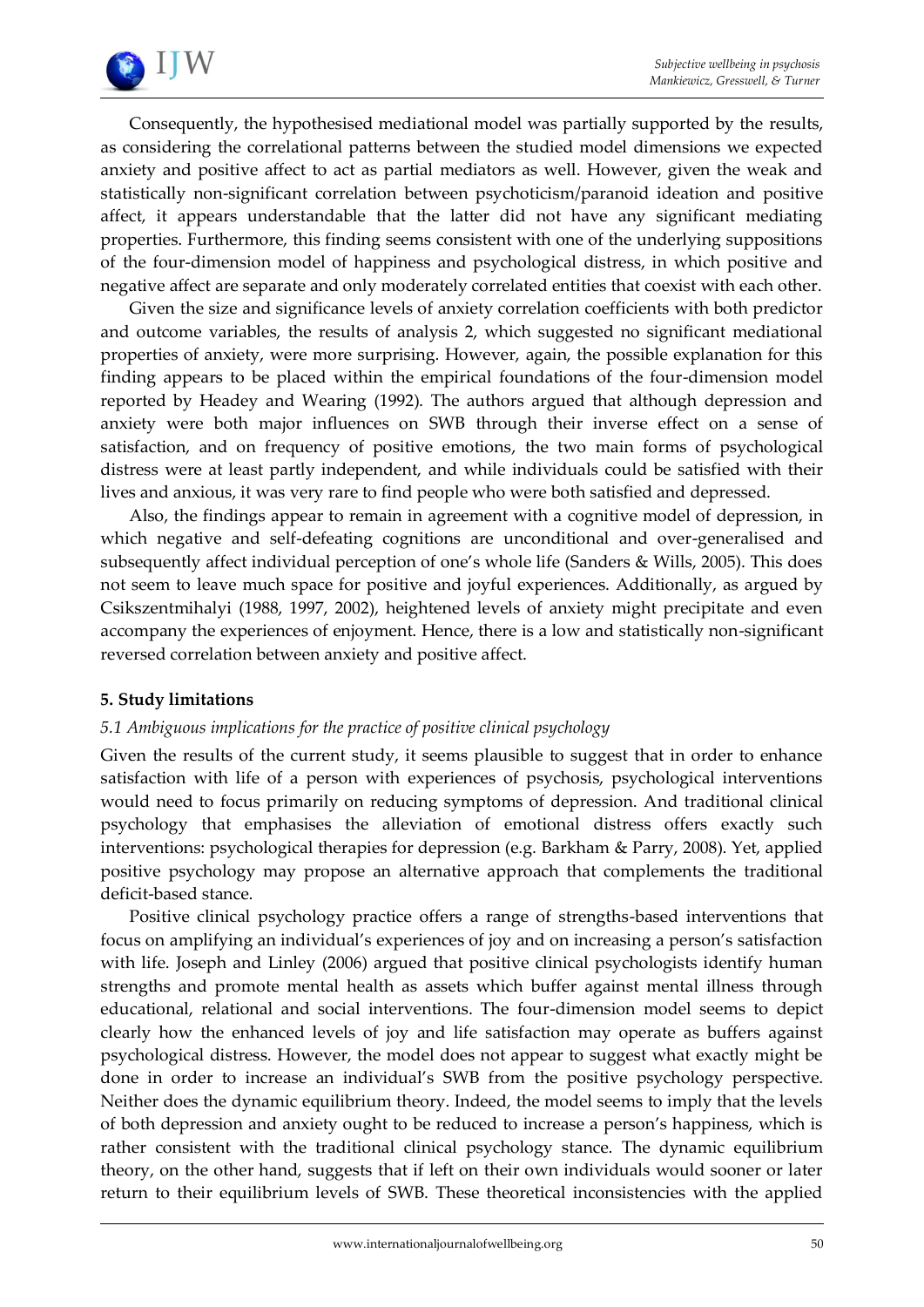

positive psychology approach seem to make the potential clinical implications of the present study rather ambiguous.

Yet, some guidance for psychological interventions from the perspective of positive clinical psychology can be found in the theory of flow developed by Csikszentmihalyi (1988, 1997, 2002). The theory proposed that SWB can be enhanced through engagement with everyday life and through involvement in absorbing tasks, such as work or leisure activities, in which a person exercises individual strengths, talents and interests. The involvement and absorption in activities that individuals do for their own sake lead to unique harmony and order in consciousness. Such optimal experiences help an individual to develop and cultivate an optimistic perception of oneself and the future. These theoretical propositions informed the practical recommendations that Carr (2005) gave to mental health professionals aspiring to pursue a positive psychology approach in their clinical practice. For instance, the author suggested that 'clinicians may help clients identify their talents and explore ways to use these frequently to generate flow experiences' (p. 5). Given the crucial role that activities, hobbies and work might play in the recovery of people with severe mental health difficulties (Bryson et al., 2002; Davies, Hopkins, Campisi, & Maggs, 2012), the practical recommendations derived from the theory of flow appear consistent with the needs of individuals experiencing psychosis.

## *5.2 Unexamined aetiology of psychological distress in psychosis*

The study did not investigate why individuals with psychosis often react with heightened levels of psychological distress. As already discussed, throughout the last two decades the subject of emotional distress in psychosis has been thoroughly investigated by cognitive psychology researchers. Hence, for conceptual purposes, we have taken a cognitive perspective on this matter. Cognitive models of psychosis propose that it is not a delusional or hallucinatory experience in itself that accounts for emotional distress of an individual experiencing psychosis. It is rather the individual's appraisal or interpretation of that experience that triggers a particular emotional reaction (Chadwick, Birchwood, & Trower, 1996). Perhaps, the clearest cognitive framework for experiences such as delusions or hallucinations has been based on Ellis' A-B-C model, where A stands for 'activating event', B stands for 'belief' about activating event, and C stands for 'consequences' of holding a particular belief, including emotional, behavioural and physiological reactions (Dudley & Kuyken, 2006). Within the A-B-C framework, hallucinations are the activating events (As), which are interpreted and appraised by an individual (Bs). These interpretations might be delusional or paranoid in their content, and subsequently trigger associated emotional reactions (Cs), such as anxiety or depression (Chadwick et al., 1996). For instance, when a person experiences a threatening auditory hallucination, s/he might think s/he has lost control over her/his life and deserves punishment and, as the result of this belief, becomes depressed. Consequently, given the four-dimension model of SWB and psychological distress, the person's levels of joy and life satisfaction would be negatively affected.

# *5.3 Unexplored external indicators of general wellbeing*

The study focused entirely on the subjective aspects of wellbeing. Thus, objective indicators were not considered within the studied model. There has been an ongoing debate about the relevance of external factors for SWB that continues to take place in the positive psychology literature. As explained by Argyle (2001), the major weakness of objective indicators is that we do not yet know which to investigate uniformly, as different people might have radically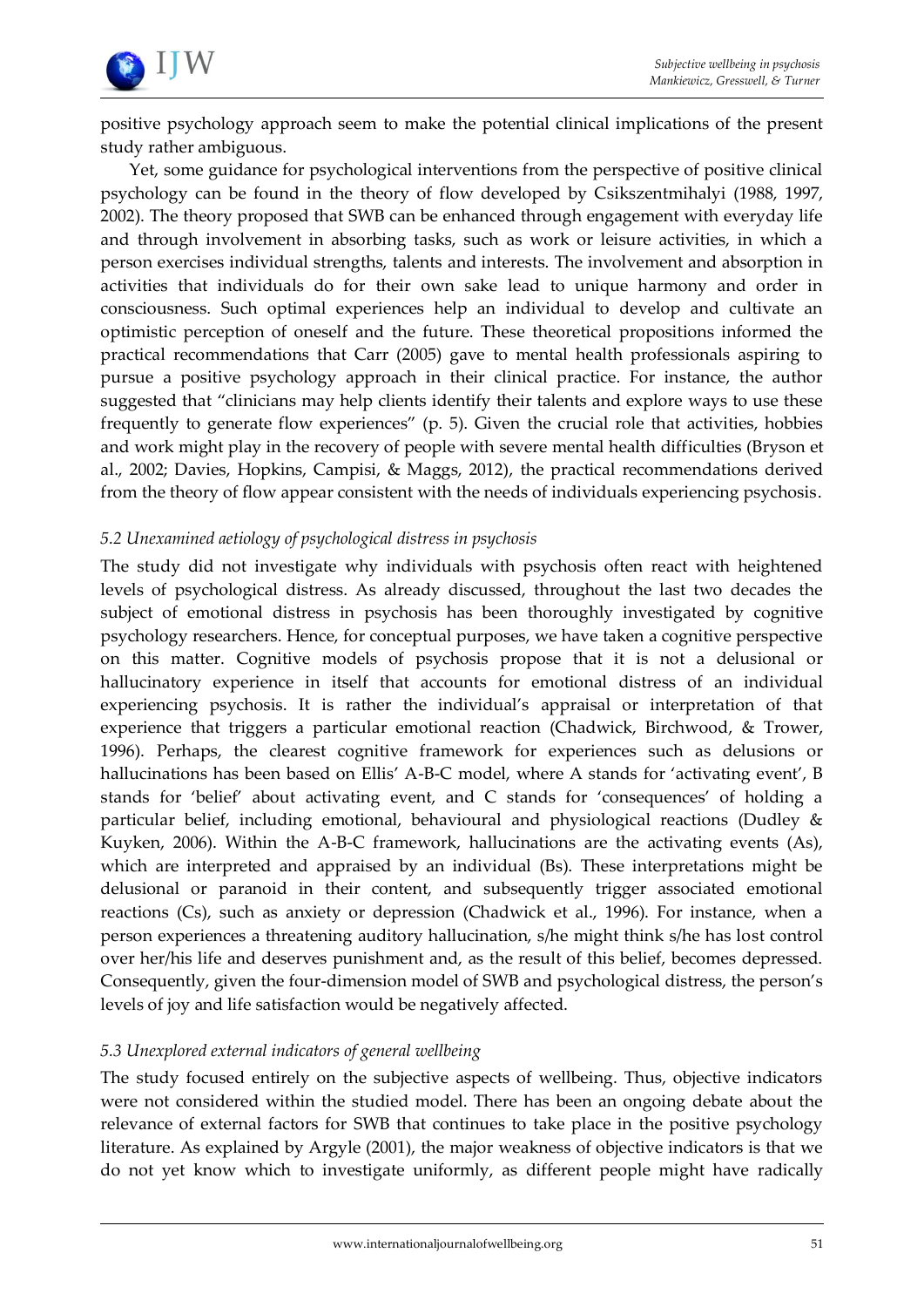

different hierarchies of values. Hence, indiscriminate inclusion of a set cluster of external influences might pose a risk of distorting results of nomothetic quantitative studies.

Veenhoven (1991) argued that SWB relates more strongly to psychological variables than to socio-economic indicators, whilst Argyle and Martin (1991) concluded that the effect of objective indicators on subjective satisfaction was statistically non-significant. For instance, a number of studies reported that a vast majority (up to 96%) of unmarried, unemployed and relatively uneducated people reported being satisfied with their lives (Diener & Diener, 1996). Also, as Western societies got richer during the last five decades, their people have not become any happier, yet at the same time average income has more than doubled (Layard, 2005). Furthermore, Haidt (2006) reviewed the existing empirical studies and concluded that there was no evidence suggesting that personal or occupational success increases overall SWB. Almost zero association was found between having children and happiness (Powdthavee, 2009).

Schwarz and Strack (1991) reported that most objective life circumstances account for less than 5% of the variance in measures of SWB and the combination of a dozen objective domains of life accounts for less that 10%. Thus, the assumption of general external laws affecting one's happiness appears to have turned out unfruitful, as the evidence suggests that levels of SWB draw on inner sources rather than on outer ones (Schimmack & Lucas, 2007). It seems that, unless the basic life needs are jeopardized, people from all socio-economic and ethnic groups report their satisfaction well above neutral (Diener & Lucas, 2000). As noticed by Peterson and Park (2009), "most people rate themselves as somewhat above the midpoint of a happiness scale, whether they are multimillionaires in the United States... or homeless prostitutes in Calcutta..." (p. 304). Hence, the four-dimension model's focus on internal emotional processes might be seen as both its limitation and its strength.

## *5.4 Convenience sampling and selective participation*

Non-probability convenience sampling was adopted for the purpose of this study. Due to the limited number of potential participants and predicted difficulties with engaging individuals with active psychosis (as described by Evans-Jones, Peters and Barker, 2009), the study needed to be conducted with those accessible and agreeing to participate. As argued by Leary (2004), non-probability samples are entirely acceptable for psychological research, since the goal is typically not to describe how the population behaves but rather test some specific hypotheses regarding relations between variables in a particular sample. 'We may wonder whether the results generalise to other kinds of samples, but this question does not undermine the quality of particular study' (p. 126).

As suggested by Gassie (1968), research findings might be generalised from one situation to another if the study sample is representative of both situations. Hence, how representative our sample has been of people with psychosis in general and how might it differ from individuals who experience psychosis but remain outside of specialist care? The response rate in our study appeared at least satisfactory: the majority of the individuals who received the research information sheet expressed their interest in contributing to the exploration of SWB levels in psychosis and agreed to fill in the questionnaires. Our participants were recruited from a range of specialist care settings: acute care wards, rehabilitation wards and outpatient communitybased clinics. Therefore, a range of stages of recovery from acute psychotic episodes was included. Furthermore, relatively high standard deviations of the psychoticism and paranoid ideation scales indicated that the range of current levels of psychosis varied considerably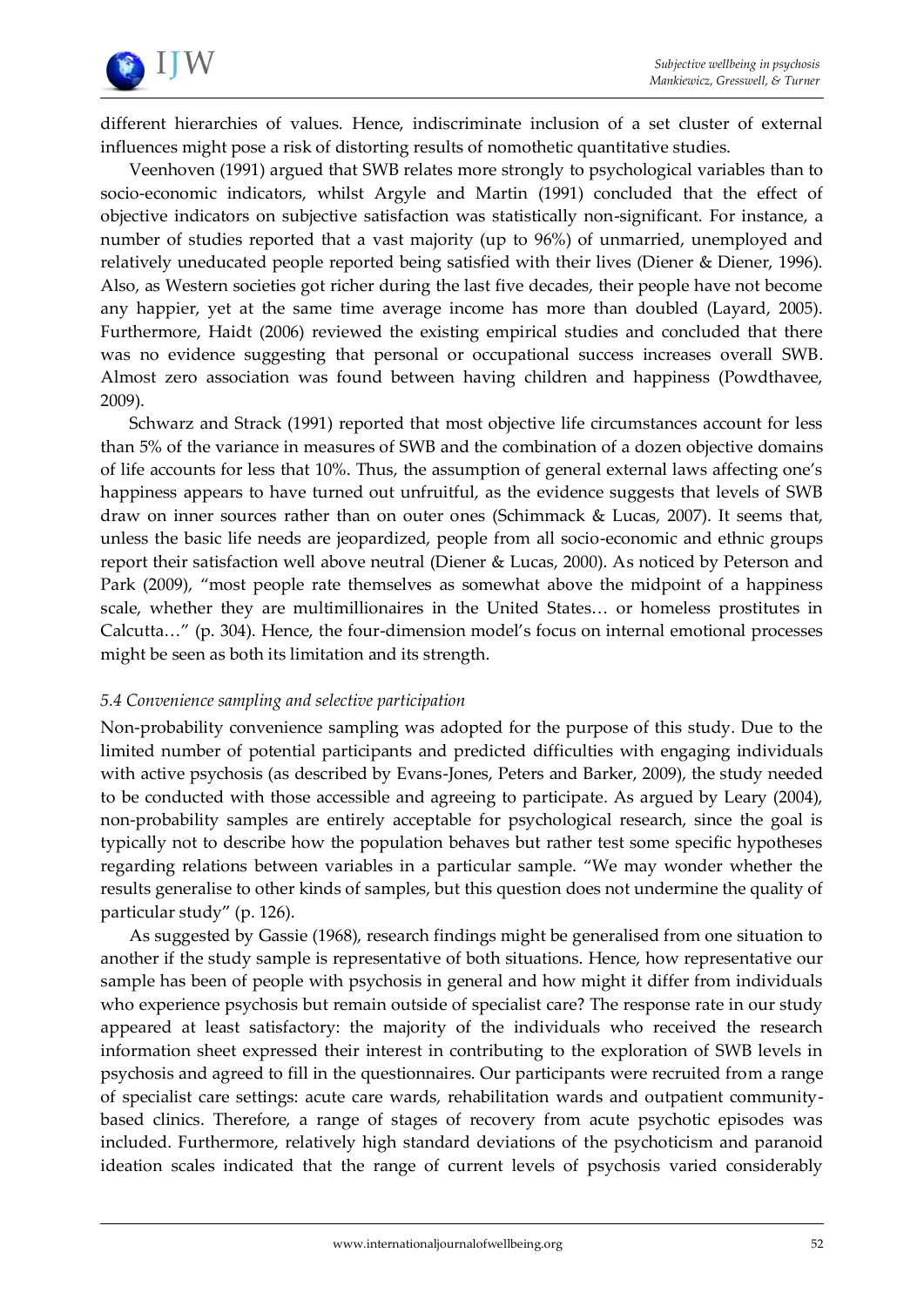

within the sample, which indicated that severity of psychosis was indeed fairly well represented: from an acute to a relative recuperation stage.

The study was not conducted in early intervention services. Hence, individuals with first episodes of psychosis, or those at risk of developing psychosis, were not included. Neither were persons who were in remission from psychotic experiences and consequently did not require a psychological intervention, or those who never searched for specialist care. Thus, while generalising the present research outcomes, the specificity of the studied sample (i.e. individuals with present psychosis across the range of recovery stages in receipt of specialist care) needs to be taken into consideration.

## *5.5 Limitations of mediation analysis*

The stepped approach to mediation analysis may appear to imply that if the statistical assumptions of causal steps were met and a series of regressions were conducted, then a definite answer about mediating effects would be provided. Bramwell (1996) argued that since mediation analysis relies on purely correlational techniques, rather than on experimental manipulation of cause and effect, it cannot provide any conclusive evidence that the direction of causality is that which a researcher predicts. Similarly, Bryman and Cramer (2001) proposed that a correlational study cannot establish the causal effects and the generation of causal explanations from correlational research can be meaningless; these effects can only be inferred. Since causal inferences generally cannot be made on the basis of non-experimental studies, then correlational data must rather be interpreted merely in correlational terms and the only conclusion that can be made is that the causal model is consistent with the data. Again, as suggested by Bryman and Cramer (2001), in order to make inferences about the likely direction of cause and effect, 'the researcher must look to probable directions of causation... or to theories which suggest that certain variables are more likely to precede others' (p. 229). In addition, Kenny (2008) argued that, given the causal assumption that underlies a mediational analysis, if the study model is misspecified, then the mediation analysis' results are not so much meaningless as misleading. Therefore, it is of major importance for any researcher to justify the assumptions that have been made in any mediational model.

In the present study, the justification for causational directions in mediational models was established on the grounds of previous research conducted on the subjects of emotional distress in psychosis and cognitive and affective components of SWB. It is argued here that the indirectonly causational model with depression as the dominant mediator was consistent with the obtained data. However, it is also acknowledged that the findings presented should be interpreted in correlational terms; a definite *proof* for the direction of causality should not be inferred.

Yet, Kenny (2008) strongly disagreed with the idea that experimental studies are the only legitimate design for drawing causal conclusions. The author argued that the experimental requirement for manipulation prevents studying many variables of which manipulation would be unethical. Additionally, if the mediators are internal psychological properties or processes then these variables can only be measured, not manipulated. 'If we can only study variables that we manipulate, we have a science that artificially limits itself from studying as causes variables that cannot be manipulated' (Kenny, 2008, p. 356). Kenny's conclusions appeared pertinent in the context of the present research. Given the subject studied, the idea of constructing an experiment in which the investigated variables were experimentally *manipulated* appeared highly unethical, if at all possible.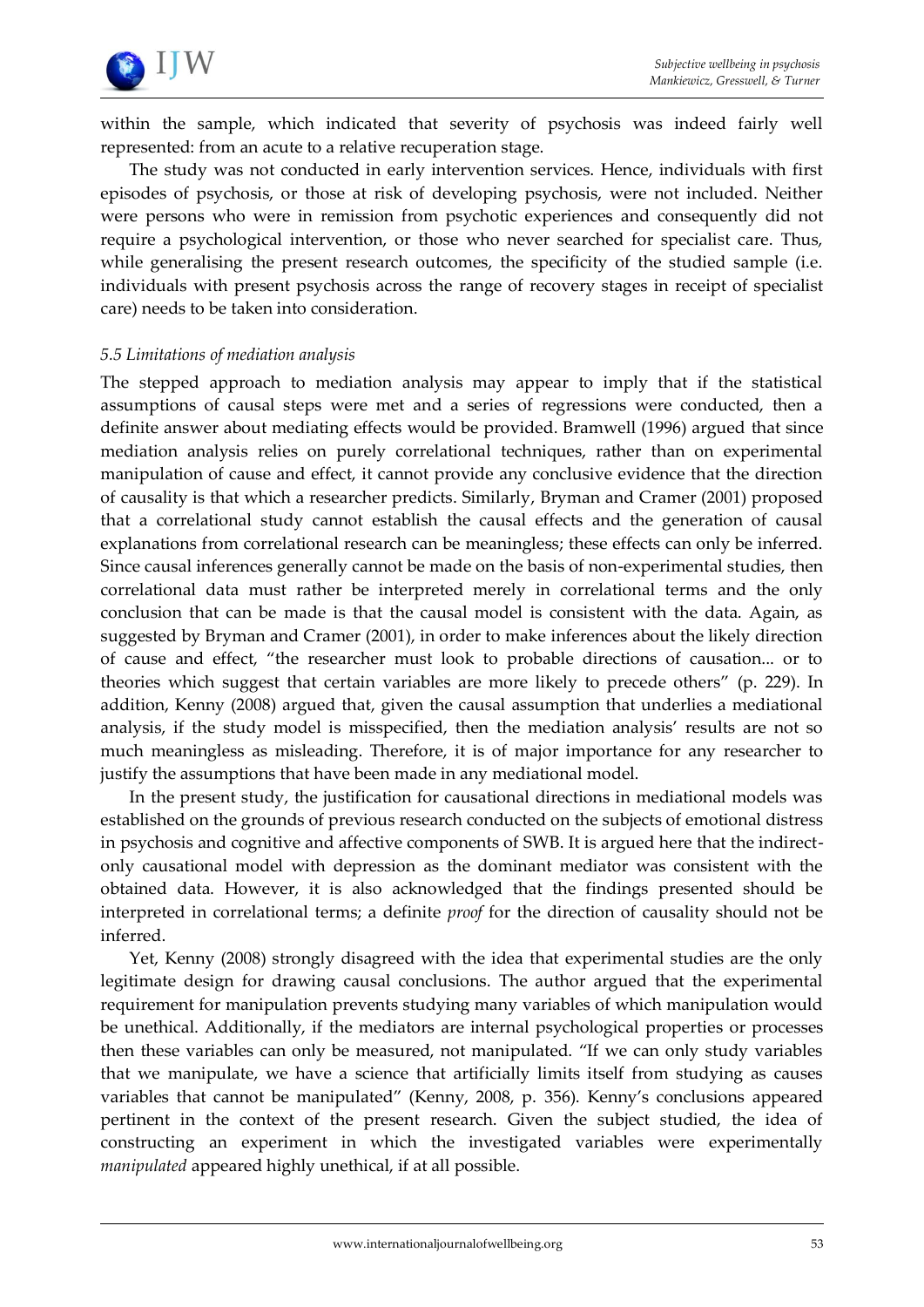

# **6. Future directions**

When interpreting the results of mediational analysis, the issue of an alternative equivalent model must be acknowledged. That is, for any given mediational model there are likely to be alternative models with different patterns of relations amongst the studied variables that are consistent with the data (Frazier et al., 2004). As noticed by MacKinnon et al. (2007, p. 595),

although the consideration of a third variable may appear simple, three-variable systems can be very complicated, and there are many alternative explanations of observed relations other that mediation.

The four-dimension model of SWB and psychological distress chosen for the purpose of the present study, although supported with evidence, is only one of a number of happiness concepts. Successful replication of the model with the studied sample and its employment for the purpose of the proposed mediational pathways was only an initial attempt to investigate SWB amongst individuals with complex and enduring mental health difficulties.

It is important to remember that although the dominant mediational properties of depression were consistent with the obtained data, psychoticism and paranoid ideation accounted only for 12.2% of variance in the levels of satisfaction with life amongst the study participants. Also, when controlling for the predictor variable, depression accounted for 22.4% of variance in life satisfaction. Thus, it appears essential that future studies focus on establishing the other determinants of satisfaction with life amongst individuals experiencing psychosis. For instance, the mentioned theory of flow may serve as an alternative equivalent model and provide some indications for additional personal determinants of life satisfaction amongst individuals with severe psychological difficulties (e.g. an ability to become engaged in and absorbed with activities), which might inform the focus of future research.

Furthermore, as proposed by Forgeard, Jayawickreme, Kern, and Seligman (2011), future research on the subject of wellbeing should endeavour to capture the complex and multifaceted nature of wellbeing and combine both subjective and objective measures. The authors argued that 'subjective measures are insufficient; objective measures provide essential additional information by conveying the circumstances in which individuals live and develop' (p. 98). This assertion seems particularly relevant to the sample studied, as it is fundamentally important to acknowledge the objective disadvantages and widespread stigmatisation that are faced by people with psychosis (e.g. Lingwood, 2006; Thornicroft, 2006). Hence it seems essential that future research incorporates a holistic approach to the wellbeing of individuals with severe mental health difficulties, and that both internal (personal, psychological) and external (objective) variables are taken into consideration.

## **Acknowledgments**

The authors wish to acknowledge the effort that Noel McGrath, Kerry Beckley, Deborah Kingston, Anna Tickle, Sharron Smith, Ian Brown, Lynn Chapman and Danielle DeBoos dedicated to the recruitment of participants for the study.

## **Authors**

Pawel D. Mankiewicz National Health Service, UK, and University of Lincoln, UK pawel.mankiewicz@nhs.net

David M. Gresswell University of Lincoln, UK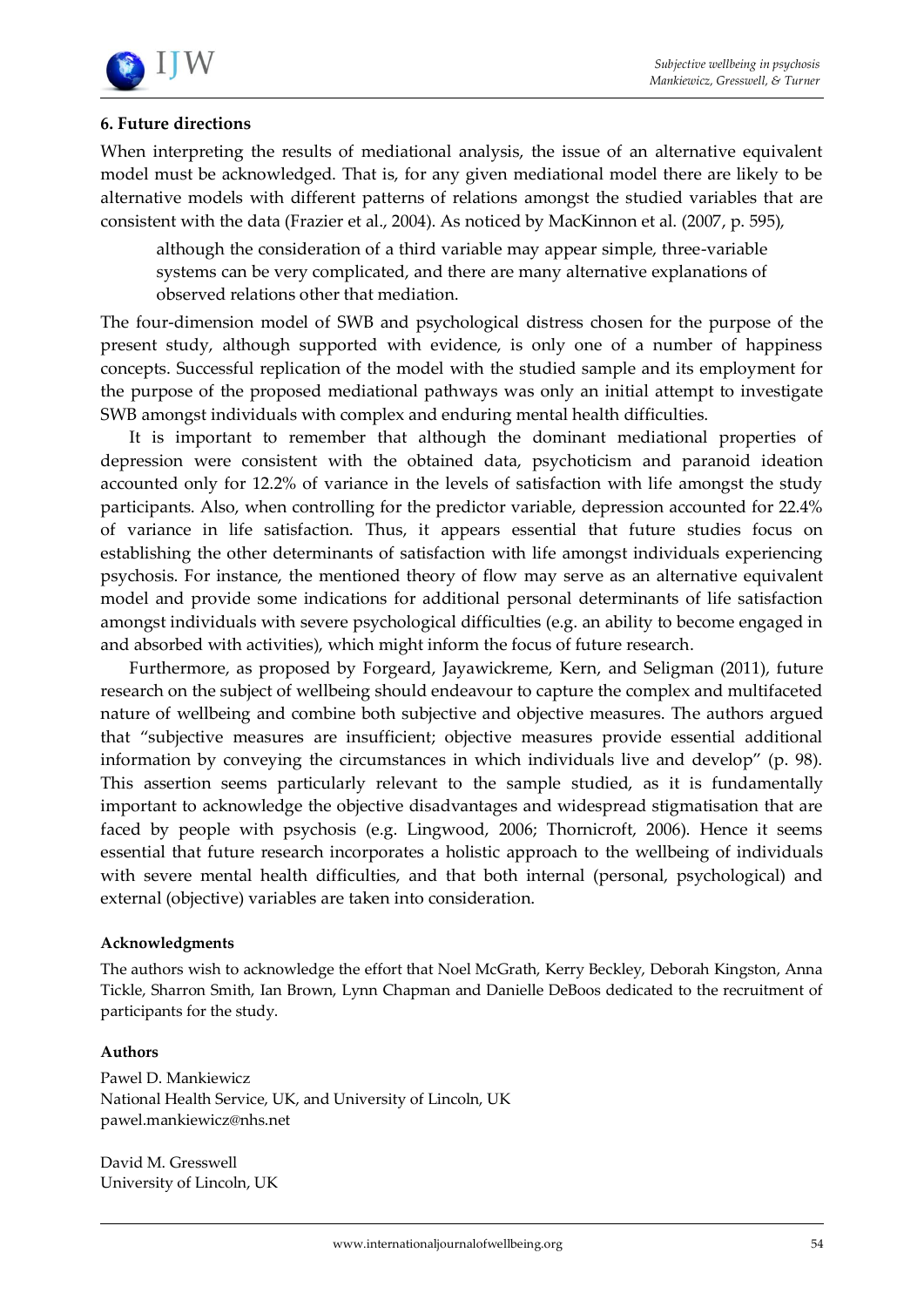

Colin Turner National Health Service, UK

## **Publishing Timeline**

Received 10 July 2012 Accepted 26 September 2012 Published 7 March 2013

#### **References**

- Ahern, G.L. & Schwartz, G.E. (1985). Differential lateralization for positive and negative emotion in the human brain: EEG spectral analysis. *Neuropsychologia, 23*(6), 745-755. http://dx.doi.org/10.1016/0028- 3932(85)90081-8
- Alves, N.T., Fukusima, S.S., & Aznar-Casanova, J.A. (2008). Models of brain asymmetry in emotional processing. *Psychology and Neuroscience, 1*(1), 63-66.
- Andrews, F.M. & Withey, S.B. (1974). Developing measures of perceived life quality: Results from several national surveys. *Social Indicators Research, 1,* 1-26. http://dx.doi.org/10.1007/BF00286419
- Argyle, M. (2001). *The psychology of happiness* (2nd ed.). London, United Kingdom: Routledge.
- Argyle, M. & Martin, M. (1991). The psychological causes of happiness. In F. Strack, M. Argyle, & N. Schwarz (Eds.), *Subjective well-being: An interdisciplinary perspective* (pp. 77-100). Oxford, United Kingdom: Pergamon Press.
- Barkham, M. & Parry, G. (2008). Balancing rigour and relevance in guideline development for depression: The case for comprehensive cohort studies. *Psychology and Psychotherapy: Theory, Research and Practice, 81,* 399-417. http://dx.doi.org/10.1348/147608308X322862
- Basabe, N., Paez, D., Valencia, J., Rime, B., Pennebaker, J., Diener, E., & Gonzalez, J.L. (2000). Sociocultural factors predicting subjective experience of emotion: A collective level analysis. *Psicothema, 12,* 55-69.
- Bennett, J.A. (2000). Mediator and moderator variables in nursing research: Conceptual and statistical differences. *Research in Nursing & Health, 23,* 415-420. http://dx.doi.org/10.1002/1098- 240X(200010)23:5<415::AID-NUR8>3.0.CO;2-H
- Bentall, R.P. (Ed.) (1990). *Reconstructing schizophrenia.* London, United Kingdom: Routledge.
- Bentall, R.P. (2003). *Madness explained: Psychosis and human nature.* London, United Kingdom: Penguin Books.
- Bergsma, A. & Veenhoven, R. (2011). The happiness of people with a mental disorder in modern society. *Psychology of Well-Being: Theory, Research and Practice, 1*(2), 1-6.
- Boyle, M. (1993). *Schizophrenia: A scientific delusion?* London, United Kingdom: Routledge.
- Bradburn, N.M. (1969). *The structure of psychological well-being.* Chicago, IL: Aldine Publishing Company.
- Braehler, C. & Harper, S.F. (2008). Identifying psychological needs in psychosis: Perceptions and priorities of CMHT keyworkers. *Clinical Psychology Forum, 182,* 13-17.
- Bramwell, R. (1996). Advanced uses of multiple regression: Modelling mediated and moderated effects. In J. Haworth (Ed.), *Psychological research: Innovative methods and strategies* (pp. 67-77). London, United Kingdom: Routledge.
- Bryman, A. & Cramer, D. (2001). *Quantitative data analysis with SPSS release 10 for Windows: A guide for social scientists.* Hove, United Kingdom: Routledge.
- Bryson, G., Lysaker, P., & Bell, M. (2002). Quality of life benefits of paid work activity in schizophrenia. *Schizophrenia Bulletin, 28*(2), 249-257. http://dx.doi.org/10.1093/oxfordjournals.schbul.a006935
- Campbell, P. (2007). Hearing my voice. *The Psychologist, 20*(5), 298-299.
- Carr, A. (2004). *Positive psychology: The science of happiness and human strengths.* London, United Kingdom: Routledge.
- Carr, A. (2005). Positive psychology. *Clinical Psychology, 45,* 5-6.
- Chadwick, P., Birchwood, M., & Trower, P. (1996). *Cognitive therapy for delusions, voices and paranoia.*  Chichester, United Kingdom: John Wiley & Sons.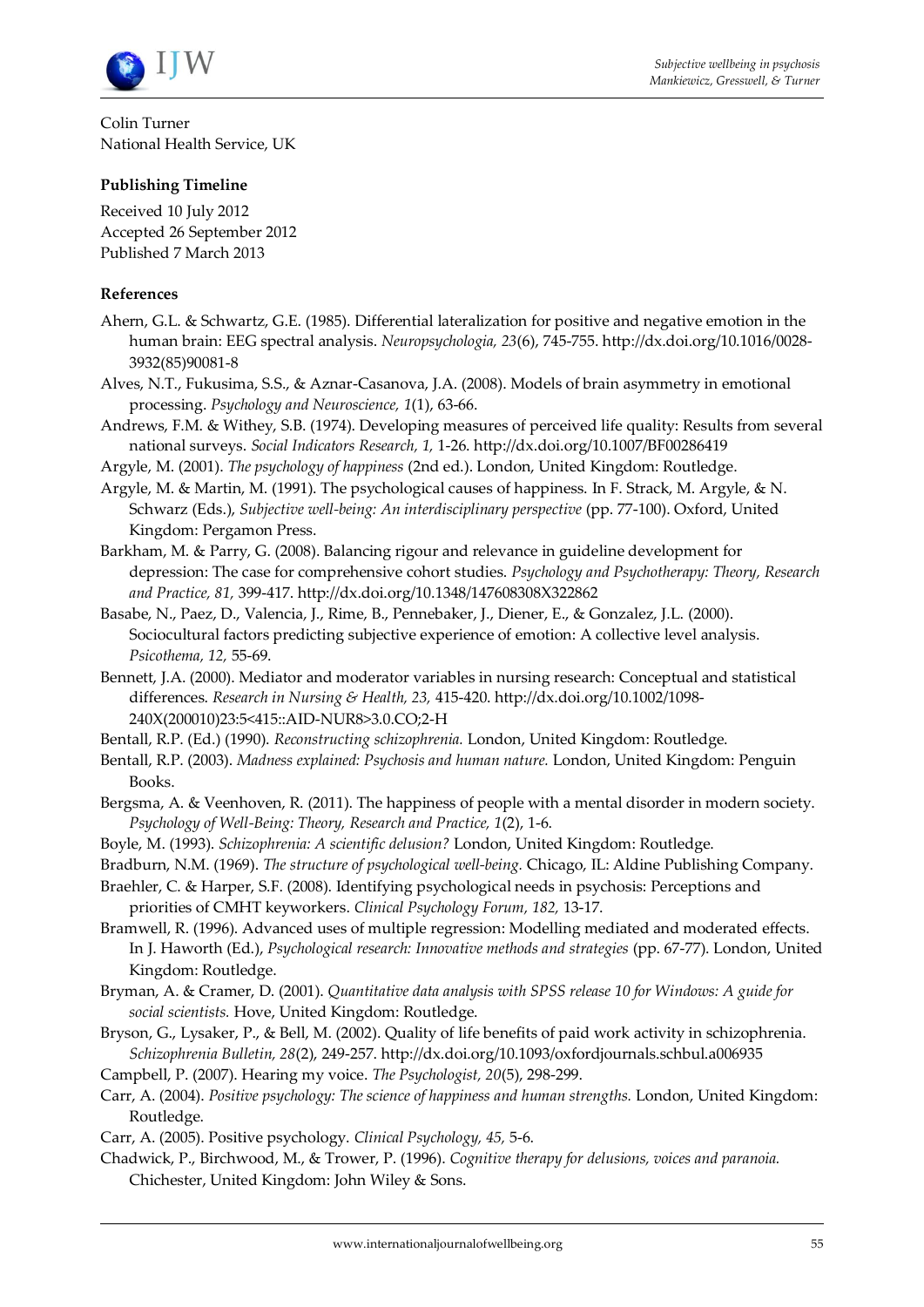

- Chadwick, P.K. (1997). *Schizophrenia: The positive perspective: In search of dignity for schizophrenic people.*  New York, NY: Brunner-Routledge.
- Conway, C. & MacLeod, A. (2002). Well-being: Its importance in clinical practice and research. *Clinical Psychology, 16,* 26-29.
- Corcoran, C., Walker, E., Hout, R., Mittal, V., Tessner, K., Kestler, L., & Malaspina, D. (2003). The stress cascade and schizophrenia: Etiology and onset. *Schizophrenia Bulletin, 29*(4), 671-692. http://dx.doi.org/10.1093/oxfordjournals.schbul.a007038
- Csikszentmihalyi, M. (1988). The flow experience and its significance for human psychology. In M. Csikszentmihalyi, & I.S. Csikszentmihalyi (Eds.), *Optimal experience: Psychological studies of flow in consciousness* (pp. 15-35)*.* Cambridge, United Kingdom: Cambridge University Press. http://dx.doi.org/10.1017/CBO9780511621956.002
- Csikszentmihalyi, M. (1997). *Finding Flow. The psychology of engagement with everyday life.* New York, NY: Perseus Books Group.
- Csikszentmihalyi, M. (2002). *Flow: The classic work on how to achieve happiness.* London, United Kingdom: Rider.
- Davies, J., Hopkins, M., Campisi, M., & Maggs, R.G. (2012). Developing high relational support services for individuals with long term mental health needs: Scheme description and service evaluation. *Mental Health and Social Inclusion, 16*(1), 31-40. http://dx.doi.org/10.1108/20428301211205883
- Derogatis, L.R. (1993). *Brief Symptom Inventory: Administration, scoring, and procedures manual* (4th ed.)*.*  Minneapolis, MN: Pearson.
- Derogatis, L.R. & Melisaratos, N. (1983). The Brief Symptom Inventory: An introductory report. *Psychological Medicine, 13,* 595-605. http://dx.doi.org/10.1017/S0033291700048017
- Devins, G.M., Beiser, M., Dion, R., Pelletier, L.G., & Edwards, R.G. (1997). Cross-cultural measurements of psychological well-being: The psychometric equivalence of Cantonese, Vietnamese, and Laotian translations of the Affect Balance Scale. *American Journal of Public Health, 87*(5), 794-799. http://dx.doi.org/10.2105/AJPH.87.5.794
- Diener, E., & Biswas-Diener, R. (2008). *Happiness: Unlocking the mysteries of psychological wealth.* Malden, MA: Blackwell Publishing. http://dx.doi.org/10.1002/9781444305159
- Diener, E. & Diener, C. (1996). Most people are happy. *Psychological Science, 7*(3), 181-185. http://dx.doi.org/10.1111/j.1467-9280.1996.tb00354.x
- Diener, E., Emmons, R.A., Larsen, R.J., & Griffin, S. (1985). The Satisfaction With Life Scale. *Journal of Personality Assessment, 49*(1), 71-75. http://dx.doi.org/10.1207/s15327752jpa4901\_13
- Diener, E. & Lucas, R.E. (2000). Subjective emotional well-being. In M. Lewis, & J.M. Haviland (Eds.), *Handbook of emotions* (2nd ed.) (pp. 325-337). New York, NY: Guilford.
- Dudley, R. & Kuyken, W. (2006). Formulation in cognitive-behavioural therapy. In L. Johnstone, & R. Dallos (Eds.), *Formulation in psychology and psychotherapy: Making sense of people's problems* (pp. 17-46). Hove, United Kingdom: Routledge.
- Evans-Jones, C., Peters, E., & Barker, C. (2009). The therapeutic relationship in CBT for psychosis: Client, therapist and therapy factors. *Behavioural and Cognitive Psychotherapy, 37,* 527-540. http://dx.doi.org/10.1017/S1352465809990269
- Faul, F., Erdfelder, E., Lang, A.G., & Buchner, A. (2007). G\*Power 3: A flexible statistical power analysis program for the social, behavioral, and biomedical sciences. *Behavior Research Methods, 39*(2), 175-191. http://dx.doi.org/10.3758/BF03193146
- Forgeard, M.J.C., Jayawickreme, E., Kern, M.L., & Seligman, M.E.P. (2011). Doing the right thing: Measuring wellbeing for public policy. *International Journal of Wellbeing, 1*(1), 79-106.
- Fowler, D., Garety, P., & Kuipers, E. (1995). *Cognitive behaviour therapy for psychosis: Theory and practice.*  Chichester, United Kingdom: John Wiley & Sons.
- Francis, V. M., Rajan, P., & Turner, N. (1990). British community norms for the Brief Symptom Inventory. *British Journal of Clinical Psychology, 29,* 115–116. http://dx.doi.org/10.1111/j.2044-8260.1990.tb00857.x
- Frazier, P.A., Tix, A.P., & Barron, K.E. (2004). Testing moderator and mediator effects in counseling psychology. *Journal of Counseling Psychology, 51*(1), 115-134.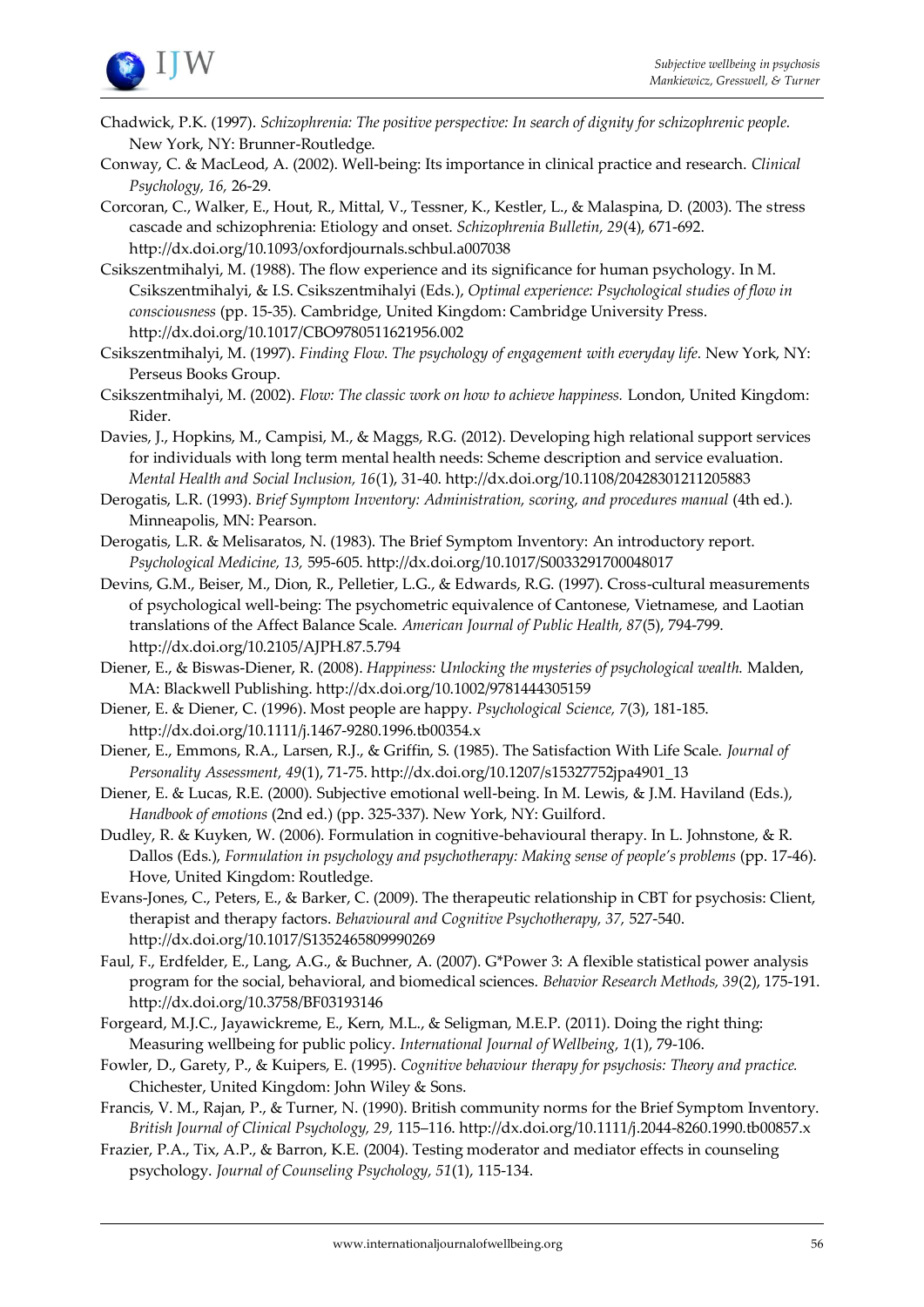

Freeman, D., Garety, P.A., Kuipers, E., Fowler, D., & Bebbington, P.E. (2002). A cognitive model of persecutory delusions. *British Journal of Clinical Psychology, 41,* 331-347. http://dx.doi.org/10.1348/014466502760387461

Gassie, E.W. (1968). On generalizing research findings. *Journal of Cooperative Extension, 6,* 151-154.

- Godoy-Izquierdo, D., Martinez, A., & Godoy, J.F. (2008). The Affect Balance Scale: Its psychometric properties as a tool for measuring positive and negative affect in the Spanish population. *Clinica y Salud, 19*(2), 157-189. http://scielo.isciii.es
- Good, J. (2002). The effect of treatment of a comorbid anxiety disorder on psychotic symptoms in a patient with a diagnosis of schizophrenia: A case study. *Behavioural and Cognitive Psychotherapy, 30,*  347-350. http://dx.doi.org/10.1017/S1352465802003090
- Haidt, J. (2006). *The happiness hypothesis: Putting ancient wisdom and philosophy to the test of modern science.*  London, United Kingdom: Arrow Books.
- Headey, B. (2006). Happiness: Revisiting set point theory and dynamic equilibrium theory to account for long term change. *Discussion Papers, 607,* 1-18. Berlin, Germany: German Institute for Economic Research. Retrieved July 2, 2009, from http://www.diw.de
- Headey, B. & Wearing, A. (1991). Subjective well-being: A stocks and flows framework. In F. Strack, M. Argyle, & N. Schwarz (Eds.), *Subjective well-being: An interdisciplinary perspective* (pp. 49-73). Oxford, United Kingdom: Pergamon Press.

Headey, B., & Wearing, A. (1992). *Understanding happiness: A theory of subjective well-being.* Melbourne, Australia: Longman Cheshire.

- Houghton, P., Shaw, B., Hayward, M., & West, S. (2006). Psychosis revisited: Taking a collaborative look at psychosis. *Mental Health Practice, 9*(6), 40-43.
- Huppert, F.A. (2005). *Positive emotions and cognition: Developmental, neuroscience and health perspectives.* Proceedings of the 8th Sydney Symposium of Social Psychology. Retrieved May 3, 2011, from www.sydneysymposium.unsw.edu.au
- James, A. (2001). *Raising our voices: An account of the Hearing Voices movement.* Gloucester, United Kingdom: Handsell Publishing.
- Johns, L.C., Sellwood, W., McGovern, J., & Haddock, G. (2002), Battling boredom: Group cognitive behaviour therapy for negative symptoms of schizophrenia. *Behavioural and Cognitive Psychotherapy, 30,* 341-346. http://dx.doi.org/10.1017/S1352465802003089
- Joseph, S. & Linley, P.A. (2006). *Positive therapy: A meta-theory for positive psychological practice.* London, United Kingdom: Routledge.
- Kahneman, D. (1999). Objective happiness. In D. Kahneman, E. Diener, & N. Schwarz (Eds.), *Well-being: The foundations of hedonic psychology* (pp. 3-25). New York, NY: Russell Sage.
- Kenny, D.A. (2008). Reflections on mediation. *Organizational Research Methods, 11*(2), 353-358. http://dx.doi.org/10.1177/1094428107308978
- Layard, R. (2005). *Happiness: Lessons from a new science.* London, United Kingdom: Penguin Books.
- Leary, M.R. (2004). *Introduction to behavioural research methods* (4th ed.). Boston, MA: Pearson Education. Lewinsohn, P.M., Redner, J.E., & Seeley, J.R. (1991). The relationship between life satisfaction and

psychological variables: New perspectives. In F. Strack, M. Argyle, & N. Schwarz (Eds.), *Subjective well-being: An interdisciplinary perspective* (pp. 141-169). Oxford, United Kingdom: Pergamon Press.

Lewis, C.A., McCollam, P., & Joseph, S. (2000). Convergent validity of the depression-happiness scale with the bradburn affect balance scale. *Social Behavior and Personality, 28*(6), 579-584. http://dx.doi.org/10.2224/sbp.2000.28.6.579

Lingwood, L. (2006). Building bridges to social inclusion. In C. Jackson & K. Hill (Eds.), *Mental health today: A handbook* (pp. 21-27). Brighton, United Kingdom: Pavilion Publishing.

Linley, P.A., Joseph, S., Harrington, S., & Wood, A.M. (2006). Positive psychology: Past, present, and (possible) future. *The Journal of Positive Psychology, 1*(1), 3-16. http://dx.doi.org/10.1080/17439760500372796

MacKinnon, D.P., Fairchild, A.J., & Fritz, M.S. (2007). Mediation analysis. *Annual Review of Psychology, 58,*  593-614. http://dx.doi.org/10.1146/annurev.psych.58.110405.085542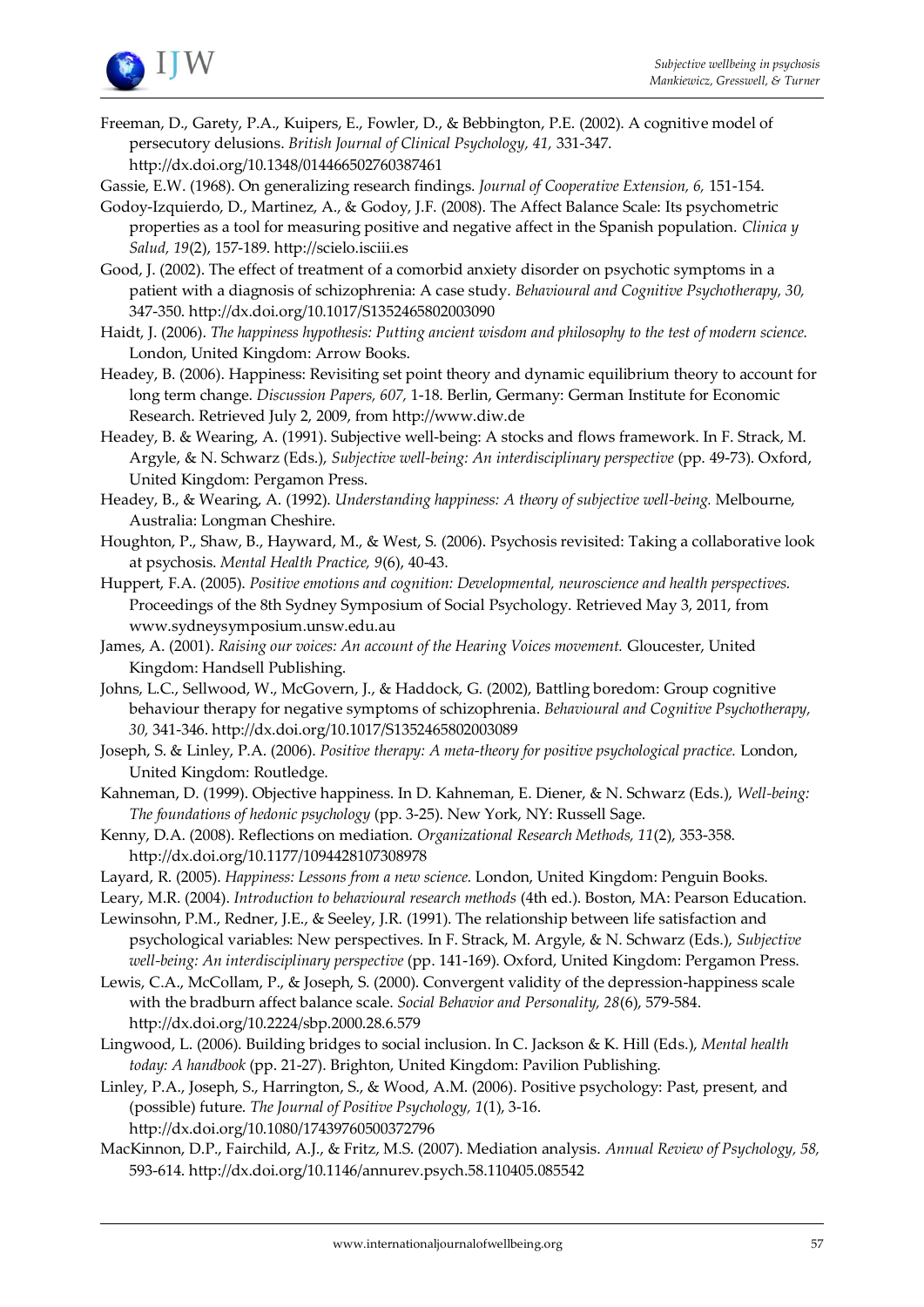

- Marneros, A. & Akiskal, H.S. (Eds.) (2007). *The overlap of affective and schizophrenic spectra.* Cambridge, United Kingdom: Cambridge University Press.
- Miles, J. & Shevlin, M. (2001). *Applying regression and correlation: A guide for students and researchers.*  London, United Kingdom: Sage.
- Natale, M., Gur, R.E., & Gur, R.C. (1983). Hemispheric asymmetries in processing emotional expressions. *Neuropsychologia, 21*(5), 555-565. http://dx.doi.org/10.1016/0028-3932(83)90011-8
- Nettle, D. (2005). *Happiness: The science behind your smile.* Oxford, United Kingdom: Oxford University Press.
- Noddings, N. (2003). *Happiness and education.* Cambridge, United Kingdom: Cambridge University Press. http://dx.doi.org/10.1017/CBO9780511499920
- Norman, R.M.G. & Malla, A.K. (1991). Dysphoric mood and symptomatology in schizophrenia. *Psychological Medicine, 21,* 897-903. http://dx.doi.org/10.1017/S0033291700029883
- Pavot, W. & Diener, E. (1993). Review of the satisfaction with life scale. *Psychological Assessment, 5*(2), 164- 172.
- Peterson, C. (2006). *A primer in positive psychology.* Oxford, United Kingdom: Oxford University Press.
- Peterson, C., & Park, N. (2009). Increasing happiness in lasting ways. *The Psychologist, 22*(4), 304-307.

Posner, J., Russell, J.A., & Peterson B.S. (2005). The circumplex model of affect: An integrative approach to affective neuroscience, cognitive development and psychopathology. *Development and Psychopathology, 17*, 715–734. http://dx.doi.org/10.1017/S0954579405050340

- Powdthavee, N. (2009). Think having children will make you happy? *The Psychologist, 22*(4), 308-310.
- Romme, M. (1993). Rehabilitation. In M. Romme, & S. Escher (Eds.), *Accepting voices* (pp. 227-235)*.*  London, United Kingdom: Mind Publications.
- Ryan, C. (2007). British outpatient norms for the brief symptom inventory. *Psychology and Psychotherapy. Theory, Research and Practice, 80,* 183-191.
- Ryff, C.D. (1989). Happiness is everything, or is it? Explorations on the meaning of psychological wellbeing. *Journal of Personality and Social Psychology, 57*(6), 1069-1081.
- Sanders, D. & Wills, F. (2005). *Cognitive therapy: An introduction* (2nd ed.). London, United Kingdom: Sage Publications.
- Sass, L.A. & Parnas, J. (2003). Schizophrenia, consciousness, and the self. *Schizophrenia Bulletin, 29*(3), 427- 444. http://dx.doi.org/10.1093/oxfordjournals.schbul.a007017
- Scheller-Gilkey, G., Thomas, S.M., Woolwine, B.J., & Miller, A.H. (2002). Increased early life stress and depressive symptoms in patients with comorbid substance abuse in schizophrenia. *Schizophrenia Bulletin, 28*(2), 223-231. http://dx.doi.org/10.1093/oxfordjournals.schbul.a006933
- Schimmack, U. & Lucas, R. (2007). Marriage matters: Spousal similarity in life satisfaction. *Schmollers Jahrbuch, 127,* 1-7.
- Schwarz, N. & Strack, F. (1991). Evaluating one's life: A judgement model of subjective well-being. In F. Strack, M. Argyle, & N. Schwarz (Eds.), *Subjective well-being: An interdisciplinary perspective* (pp. 27- 47). Oxford, United Kingdom: Pergamon Press.
- Seligman, M.E.P., & Csikszentmihalyi, M. (2000). Positive psychology: An introduction. *American Psychologist, 55*(1), 5-14.
- Siris, S.G. (1991). Diagnosis of secondary depression in schizophrenia: Implications for DSM-IV. *Schizophrenia Bulletin, 17*(1), 75-98. http://dx.doi.org/10.1093/schbul/17.1.75
- Steel, C. (2008). Cognitive behaviour therapy for psychosis: Current evidence and future directions. *Behavioural and Cognitive Psychotherapy, 36,* 705-712. http://dx.doi.org/10.1017/S1352465808004785
- Thornicroft, G. (2006). Challenging discrimination against people with mental health problems. In C. Jackson & K. Hill (Eds.), *Mental health today: A handbook* (pp. 37-43). Brighton, United Kingdom: Pavilion Publishing.
- Vaughan, S. & Fowler, D. (2004). The distress experienced by voice hearers is associated with the perceived relationship between the voice hearer and the voice. *British Journal of Clinical Psychology, 43,* 143-153. http://dx.doi.org/10.1348/014466504323088024